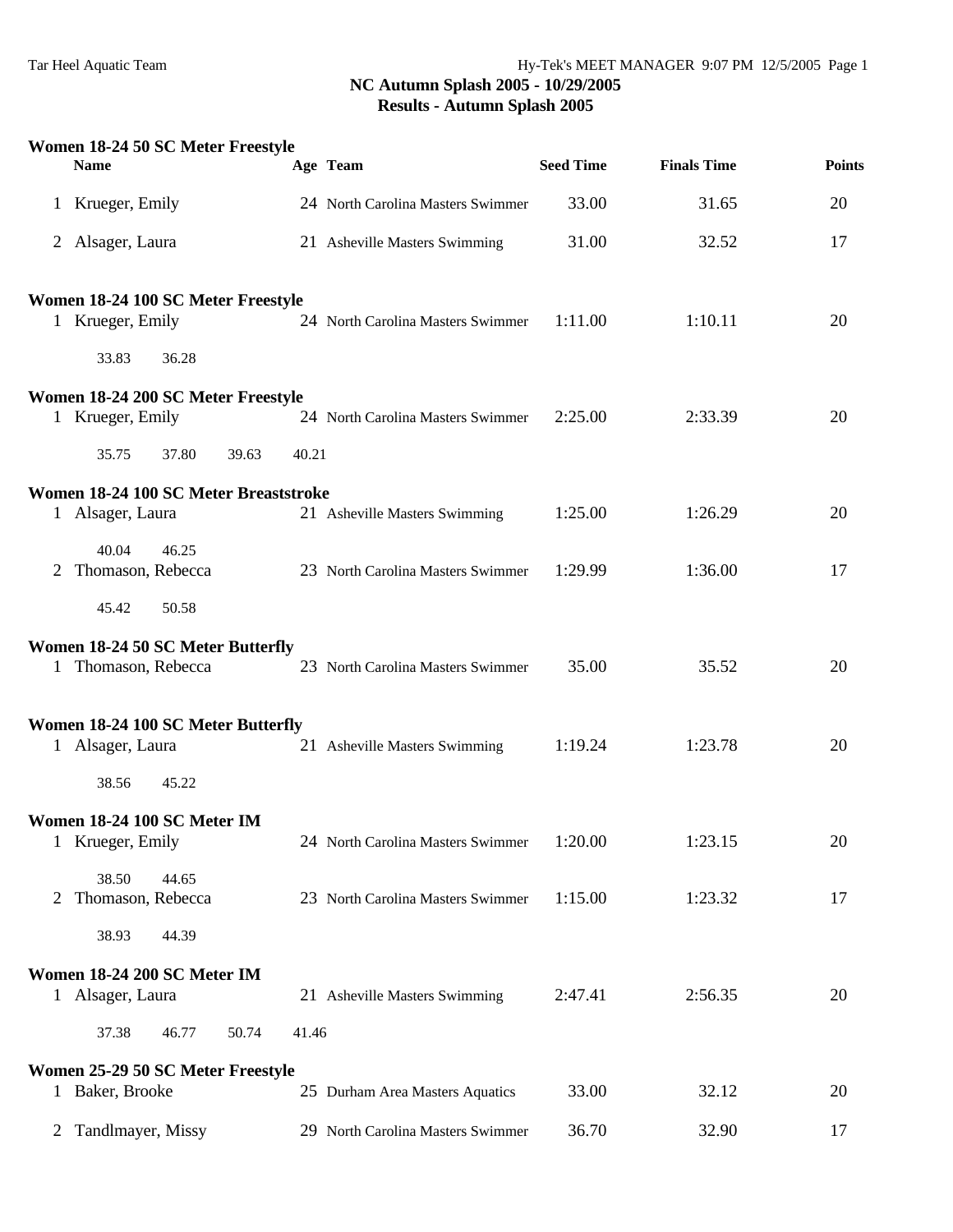|               | Tar Heel Aquatic Team                                  |                | NC Autumn Splash 2005 - 10/29/2005  |           | Hy-Tek's MEET MANAGER 9:07 PM 12/5/2005 Page 1 |    |
|---------------|--------------------------------------------------------|----------------|-------------------------------------|-----------|------------------------------------------------|----|
|               |                                                        |                | <b>Results - Autumn Splash 2005</b> |           |                                                |    |
| 3             | Newton, Danielle                                       |                | 27 Durham Area Masters Aquatics     | 34.50     | 34.40                                          | 16 |
| 4             | Amweg, Meri                                            |                | 26 North Carolina Masters Swimmer   | 30.00     | 34.64                                          | 15 |
| 5             | Schuettpelz, Jan                                       |                | 29 Triangle Ymca Rec Aquatics Mas   | <b>NT</b> | 35.26                                          | 14 |
| 6             | Allen, Lindsay                                         |                | 28 North Carolina Masters Swimmer   | <b>NT</b> | 39.66                                          | 12 |
| 7             | Feimster, Melissa                                      |                | 27 Triad Masters Swimmers           | 43.29     | 39.94                                          | 11 |
|               | Women 25-29 100 SC Meter Freestyle                     |                |                                     |           |                                                |    |
|               | 1 Johnson, Shandra                                     |                | 26 Raleigh Area Masters             | 59.49     | 59.76                                          | 20 |
| 2             | 28.43<br>31.33<br>Teplitsky, Liane                     |                | 29 Tar Heel Aquatic Team            | 1:05.00   | 1:04.16                                        | 17 |
| 3             | 31.05<br>33.11<br>Carpenter, Jeannine                  |                | 29 North Carolina Masters Swimmer   | 1:10.09   | 1:08.55                                        | 16 |
| 4             | 32.40<br>36.15<br>Amweg, Meri                          |                | 26 North Carolina Masters Swimmer   | 1:08.00   | 1:15.29                                        | 15 |
|               | 36.06<br>39.23                                         |                |                                     |           |                                                |    |
|               | Women 25-29 200 SC Meter Freestyle                     |                |                                     |           |                                                |    |
| 1             | Teplitsky, Liane                                       |                | 29 Tar Heel Aquatic Team            | 2:25.00   | 2:18.22                                        | 20 |
|               | 32.41<br>34.78<br>(Women 25-29 200 SC Meter Freestyle) | 35.52<br>35.51 |                                     |           |                                                |    |
|               | 2 Lewis, Jennifer                                      |                | 25 North Carolina Masters Swimmer   | 3:00.00   | 2:47.65                                        | 17 |
|               | 36.87<br>41.36                                         | 43.84<br>45.58 |                                     |           |                                                |    |
|               | Women 25-29 200 SC Meter Open                          |                |                                     |           |                                                |    |
|               | 1 Nagle, Cynthia                                       |                | 27 Tar Heel Aquatic Team            | 2:58.57   | 2:59.28                                        |    |
| $\mathcal{L}$ | 39.32<br>44.18<br>Schuettpelz, Jan                     | 47.22<br>48.56 | 29 Triangle Ymca Rec Aquatics Mas   | <b>NT</b> | 3:42.00                                        |    |
|               | 55.30<br>49.96                                         | 58.11<br>58.63 |                                     |           |                                                |    |
|               | Women 25-29 400 SC Meter Freestyle                     |                |                                     |           |                                                |    |
|               | 1 Johnson, Shandra                                     |                | 26 Raleigh Area Masters             | 4:39.02   | 4:36.48                                        | 20 |
| 2             | Teplitsky, Liane                                       |                | 29 Tar Heel Aquatic Team            | 5:10.00   | 4:53.03                                        | 17 |
| 3             | Lewis, Jennifer                                        |                | 25 North Carolina Masters Swimmer   | 6:00.00   | 5:56.10                                        | 16 |
|               | Women 25-29 50 SC Meter Backstroke                     |                |                                     |           |                                                |    |
|               | 1 Baker, Brooke                                        |                | 25 Durham Area Masters Aquatics     | 35.00     | 35.83                                          | 20 |
|               | 2 Lewis, Jennifer                                      |                | 25 North Carolina Masters Swimmer   | 40.00     | 36.63                                          | 17 |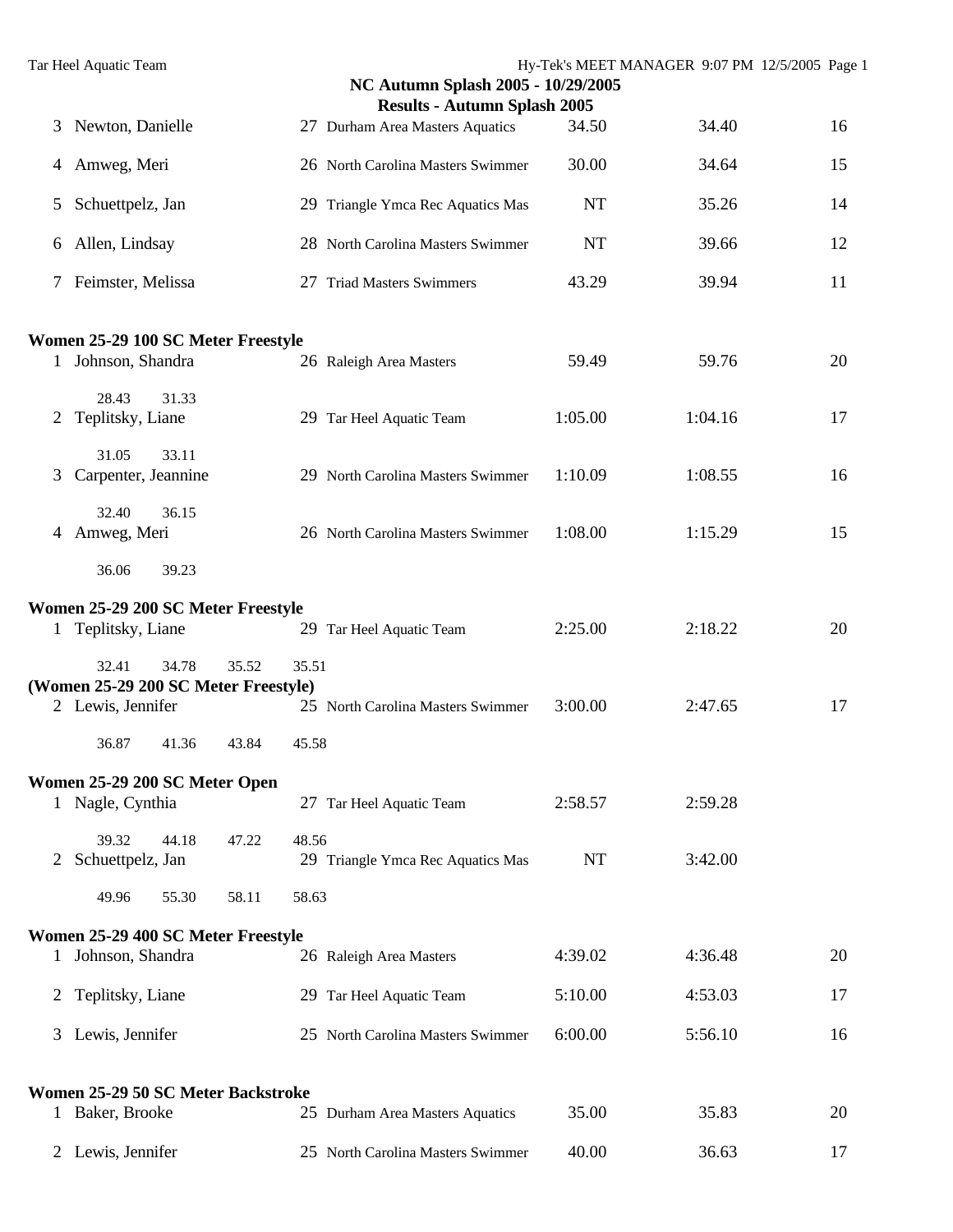| 3 | Carpenter, Jeannine                   |    | 29 North Carolina Masters Swimmer | 36.69     | 37.92   | 16 |
|---|---------------------------------------|----|-----------------------------------|-----------|---------|----|
| 4 | Tandlmayer, Missy                     |    | 29 North Carolina Masters Swimmer | 42.19     | 40.15   | 15 |
| 5 | Newton, Danielle                      |    | 27 Durham Area Masters Aquatics   | 39.50     | 41.12   | 14 |
| 6 | Allen, Lindsay                        |    | 28 North Carolina Masters Swimmer | <b>NT</b> | 45.14   | 13 |
|   | Women 25-29 100 SC Meter Backstroke   |    |                                   |           |         |    |
|   | 1 Lewis, Jennifer                     |    | 25 North Carolina Masters Swimmer | 1:20.00   | 1:17.73 | 20 |
| 2 | 37.58<br>40.15<br>Baker, Brooke       |    | 25 Durham Area Masters Aquatics   | 1:15.00   | 1:19.77 | 17 |
|   | 38.75<br>41.02                        |    |                                   |           |         |    |
|   | Women 25-29 50 SC Meter Breaststroke  |    |                                   |           |         |    |
|   | 1 Nagle, Cynthia                      |    | 27 Tar Heel Aquatic Team          | 37.80     | 38.86   | 20 |
| 2 | Tandlmayer, Missy                     |    | 29 North Carolina Masters Swimmer | 43.30     | 40.53   | 17 |
| 3 | Amweg, Meri                           |    | 26 North Carolina Masters Swimmer | 42.00     | 44.20   | 16 |
| 4 | Schuettpelz, Jan                      |    | 29 Triangle Ymca Rec Aquatics Mas | <b>NT</b> | 47.22   | 15 |
| 5 | Feimster, Melissa                     | 27 | <b>Triad Masters Swimmers</b>     | 51.60     | 51.04   | 14 |
| 6 | Allen, Lindsay                        |    | 28 North Carolina Masters Swimmer | <b>NT</b> | 51.84   | 13 |
|   | Women 25-29 100 SC Meter Breaststroke |    |                                   |           |         |    |
|   | 1 Nagle, Cynthia                      |    | 27 Tar Heel Aquatic Team          | 1:21.34   | 1:22.65 | 20 |
|   | 38.82<br>43.83<br>2 Feimster, Melissa |    | 27 Triad Masters Swimmers         | 1:40.00   | 1:48.95 | 17 |
|   | 52.94<br>56.01                        |    |                                   |           |         |    |
|   | Women 25-29 200 SC Meter Breaststroke |    |                                   |           |         |    |
|   | 1 Nagle, Cynthia                      |    | 27 Tar Heel Aquatic Team          | NT        | 2:59.28 | 20 |
|   | 2 Schuettpelz, Jan                    |    | 29 Triangle Ymca Rec Aquatics Mas | NT        | 3:42.00 | 17 |
|   | Women 25-29 50 SC Meter Butterfly     |    |                                   |           |         |    |
|   | 1 Nagle, Cynthia                      |    | 27 Tar Heel Aquatic Team          | 35.12     | 35.66   | 20 |
| 2 | Tandlmayer, Missy                     |    | 29 North Carolina Masters Swimmer | 36.60     | 36.23   | 17 |
|   | 3 Amweg, Meri                         |    | 26 North Carolina Masters Swimmer | 37.00     | 38.19   | 16 |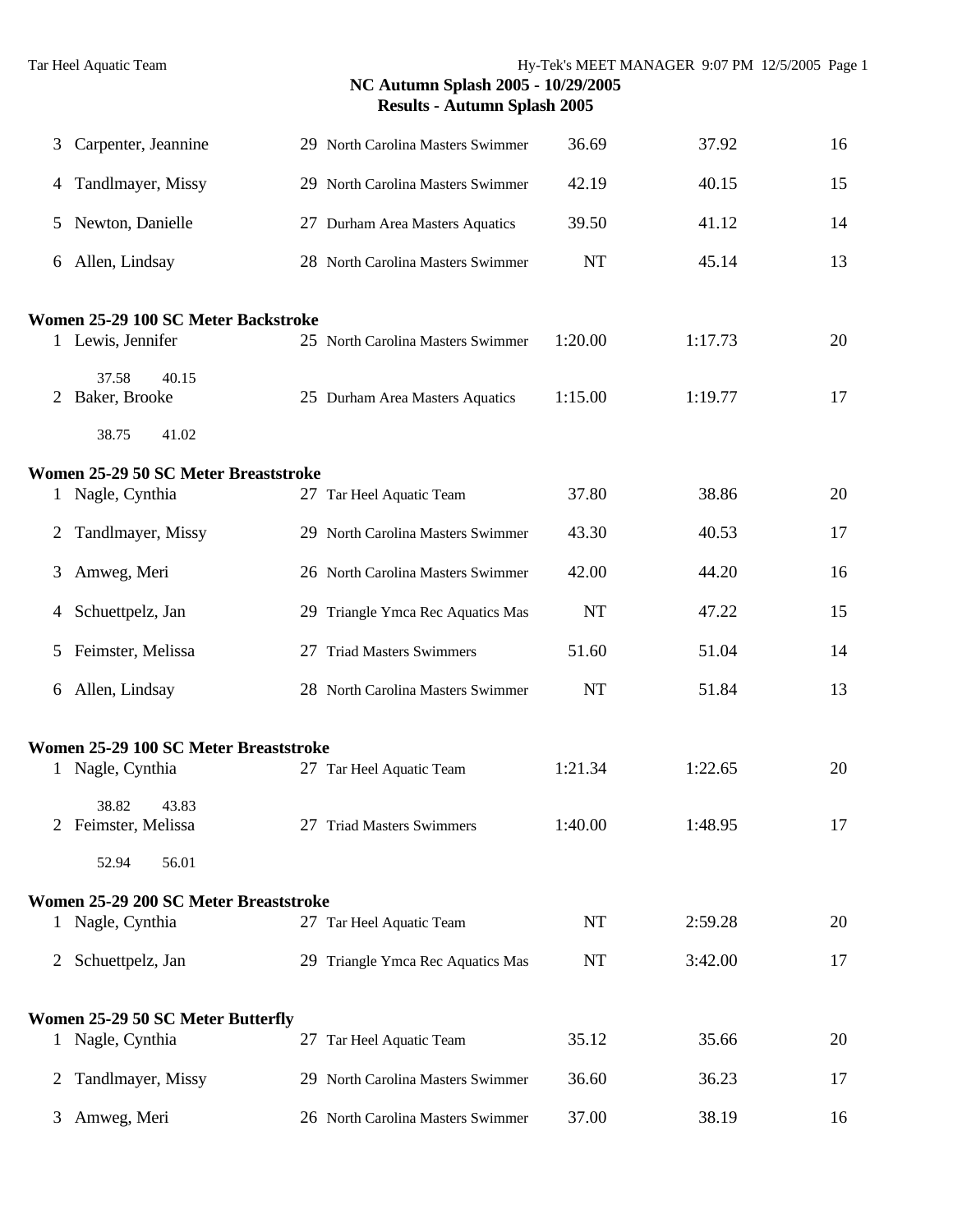| Women 25-29 100 SC Meter IM<br>1 Johnson, Shandra      | 26 Raleigh Area Masters           | 1:09.20   | 1:07.13 | 20 |
|--------------------------------------------------------|-----------------------------------|-----------|---------|----|
| 30.72<br>36.41                                         |                                   |           |         |    |
| (Women 25-29 100 SC Meter IM)                          |                                   |           |         |    |
| 2 Teplitsky, Liane                                     | 29 Tar Heel Aquatic Team          | 1:20.00   | 1:15.52 | 17 |
| 34.21<br>41.31                                         |                                   |           |         |    |
| Baker, Brooke<br>3                                     | 25 Durham Area Masters Aquatics   | 1:17.00   | 1:19.05 | 16 |
| 36.39<br>42.66                                         |                                   |           |         |    |
| Women 25-29 200 SC Meter IM                            |                                   |           |         |    |
| 1 Lewis, Jennifer                                      | 25 North Carolina Masters Swimmer | 3:30.00   | 3:00.30 | 20 |
| 39.02<br>41.39<br>55.54                                | 44.35                             |           |         |    |
| Women 35-39 50 SC Meter Freestyle                      |                                   |           |         |    |
| Greene, Dana<br>$\mathbf{1}$                           | 36 Raleigh Area Masters           | 32.05     | 35.75   | 20 |
| Gold, Rachelle<br>2                                    | 35 Triangle Ymca Rec Aquatics Mas | 37.00     | 36.89   | 17 |
| Franklin, Dawn<br>3                                    | 36 Durham Area Masters Aquatics   | <b>NT</b> | 38.73   | 16 |
|                                                        |                                   |           |         |    |
| Women 35-39 100 SC Meter Freestyle                     |                                   |           |         |    |
| 1 Greene, Dana                                         | 36 Raleigh Area Masters           | 1:17.04   | 1:19.41 | 20 |
| 36.19<br>43.22                                         |                                   |           |         |    |
| Gold, Rachelle<br>2                                    | 35 Triangle Ymca Rec Aquatics Mas | 1:18.00   | 1:26.00 | 17 |
| 37.93<br>48.07                                         |                                   |           |         |    |
| Women 35-39 200 SC Meter Open                          |                                   |           |         |    |
| 1 Parr, Alicia                                         | 35 Durham Area Masters Aquatics   | 3:10.00   | 3:09.48 |    |
| 43.02<br>48.23<br>49.05                                | 49.18                             |           |         |    |
| Women 35-39 400 SC Meter Freestyle                     |                                   |           |         |    |
| 1 Franklin, Dawn                                       | 36 Durham Area Masters Aquatics   | <b>NT</b> | 6:29.63 | 20 |
|                                                        |                                   |           |         |    |
| Women 35-39 50 SC Meter Backstroke<br>1 Franklin, Dawn | 36 Durham Area Masters Aquatics   | <b>NT</b> | 45.36   | 20 |
|                                                        |                                   |           |         |    |
| Women 35-39 50 SC Meter Breaststroke                   |                                   |           |         |    |
| 1 Greene, Dana                                         | 36 Raleigh Area Masters           | 45.68     | 47.98   | 20 |
| 2 Franklin, Dawn                                       | 36 Durham Area Masters Aquatics   | NT        | 48.46   | 17 |
|                                                        |                                   |           |         |    |
| Women 35-39 100 SC Meter Breaststroke                  |                                   |           |         |    |
| 1 Lindroos, Pamela                                     | 39 Tar Heel Aquatic Team          | 1:28.00   | 1:24.01 | 20 |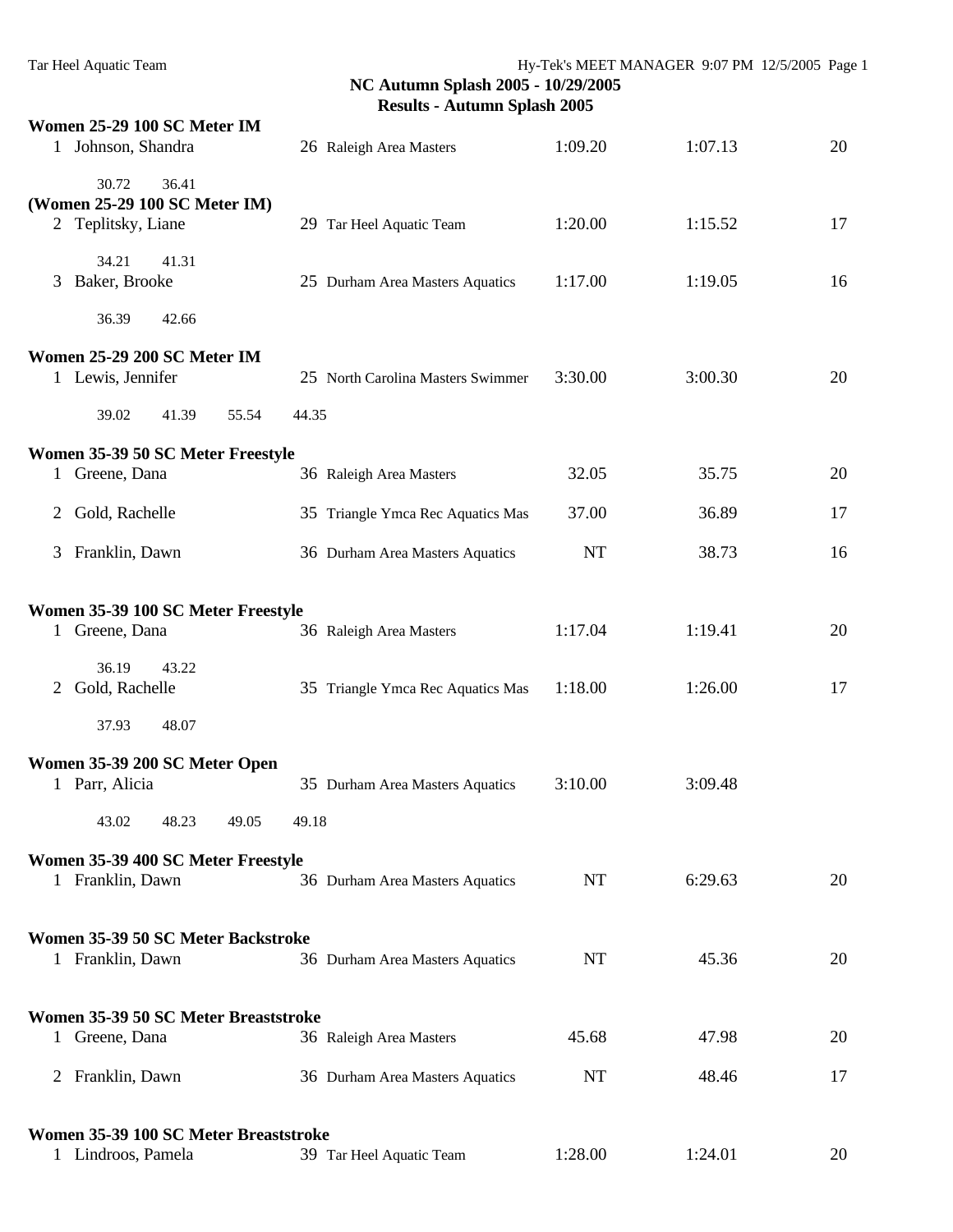|   | 39.55<br>2 Parr, Alicia   | 44.46                                 |       | 35 Durham Area Masters Aquatics   | 1:31.00   | 1:26.35 | 17 |
|---|---------------------------|---------------------------------------|-------|-----------------------------------|-----------|---------|----|
|   | 41.13                     | 45.22                                 |       |                                   |           |         |    |
|   |                           | Women 35-39 200 SC Meter Breaststroke |       |                                   |           |         |    |
|   | 1 Parr, Alicia            |                                       |       | 35 Durham Area Masters Aquatics   | <b>NT</b> | 3:09.48 | 20 |
|   |                           | Women 35-39 100 SC Meter Butterfly    |       |                                   |           |         |    |
|   | 1 Lindroos, Pamela        |                                       |       | 39 Tar Heel Aquatic Team          | 1:19.00   | 1:12.11 | 20 |
|   | 33.41                     | 38.70                                 |       |                                   |           |         |    |
|   | 1 Parr, Alicia            | Women 35-39 100 SC Meter IM           |       | 35 Durham Area Masters Aquatics   | 1:23.00   | 1:17.18 | 20 |
|   |                           |                                       |       |                                   |           |         |    |
|   | 36.45<br>2 Gold, Rachelle | 40.73                                 |       | 35 Triangle Ymca Rec Aquatics Mas | 1:50.00   | 1:40.17 | 17 |
|   | 50.34                     | 49.83                                 |       |                                   |           |         |    |
|   |                           | <b>Women 35-39 200 SC Meter IM</b>    |       |                                   |           |         |    |
|   | 1 Parr, Alicia            |                                       |       | 35 Durham Area Masters Aquatics   | 2:50.00   | 2:51.61 | 20 |
|   | 35.62                     | 44.53<br>50.67                        | 40.79 |                                   |           |         |    |
|   | 1 Parr, Alicia            | Women 35-39 400 SC Meter IM           |       | 35 Durham Area Masters Aquatics   | 5:57.00   | 6:12.15 | 20 |
|   |                           |                                       |       |                                   |           |         |    |
|   |                           | Women 40-44 50 SC Meter Freestyle     |       |                                   |           |         |    |
|   | 1 Culton, Cathy           |                                       |       | 40 Tar Heel Aquatic Team          | 33.00     | 33.30   | 20 |
| 2 | Barrell, Sharon           |                                       |       | 44 Triangle Ymca Rec Aquatics Mas | 33.00     | 34.44   | 17 |
| 3 | Scheible, Carol           |                                       |       | 42 Tar Heel Aquatic Team          | 55.00     | 45.12   | 16 |
|   |                           |                                       |       |                                   |           |         |    |
|   | 1 Nowak, Elizabeth        | Women 40-44 100 SC Meter Freestyle    |       | 42 Tar Heel Aquatic Team          | 1:04.90   | 1:04.62 | 20 |
|   | 30.88                     | 33.74                                 |       |                                   |           |         |    |
|   | 2 Culton, Cathy           |                                       |       | 40 Tar Heel Aquatic Team          | 1:17.00   | 1:14.52 | 17 |
|   | 34.24                     | 40.28                                 |       |                                   |           |         |    |
|   |                           | Women 40-44 200 SC Meter Freestyle    |       |                                   |           |         |    |
|   | 1 Nowak, Elizabeth        |                                       |       | 42 Tar Heel Aquatic Team          | 2:20.90   | 2:20.56 | 20 |
|   | 32.64                     | 34.79<br>35.96                        | 37.17 |                                   |           |         |    |

# **Women 40-44 400 SC Meter Freestyle**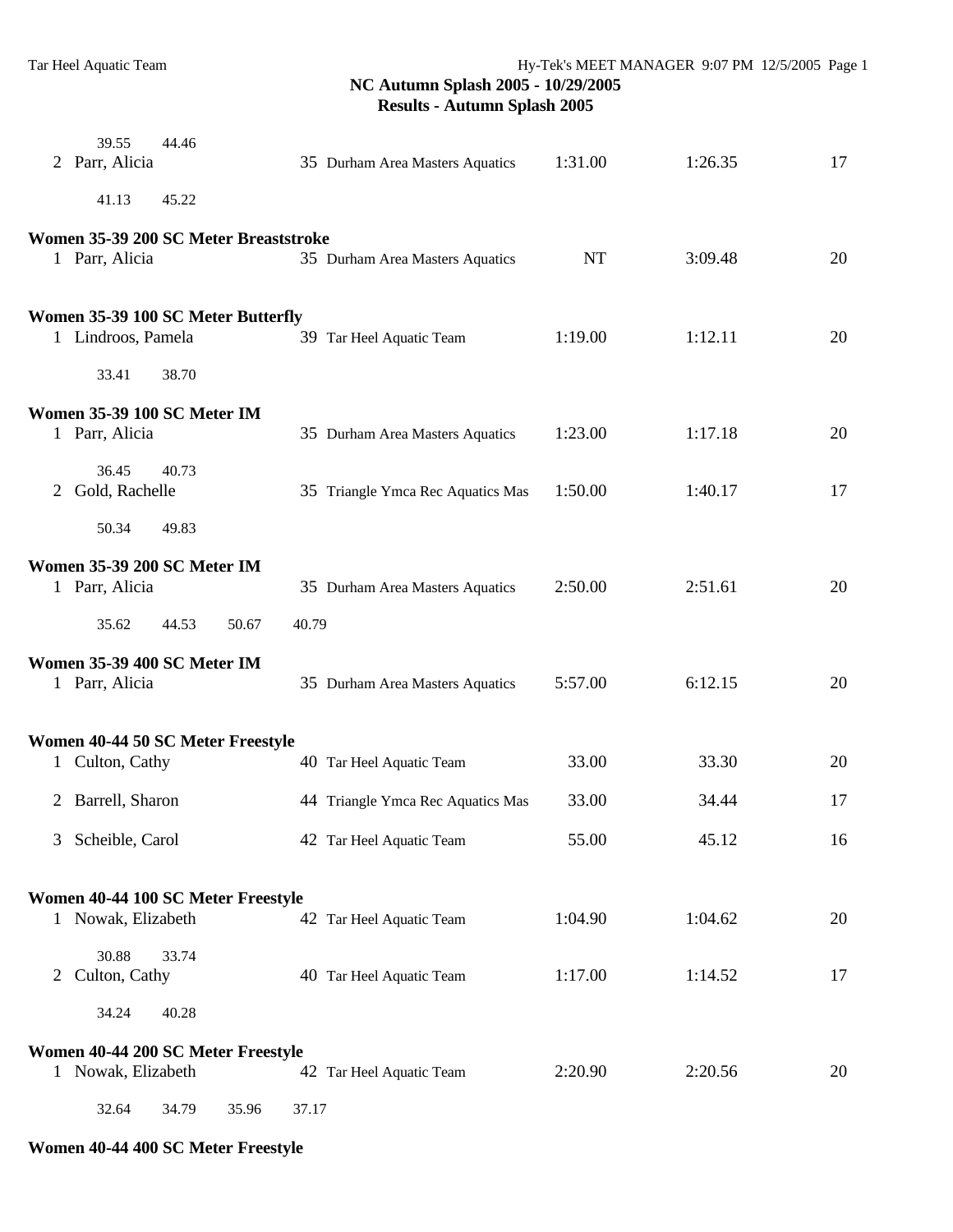| Tar Heel Aquatic Team                                   | NC Autumn Splash 2005 - 10/29/2005  |           | Hy-Tek's MEET MANAGER 9:07 PM 12/5/2005 Page 1 |    |
|---------------------------------------------------------|-------------------------------------|-----------|------------------------------------------------|----|
|                                                         | <b>Results - Autumn Splash 2005</b> |           |                                                |    |
| Scheible, Carol<br>1                                    | 42 Tar Heel Aquatic Team            | <b>NT</b> | 7:49.21                                        | 20 |
| Women 40-44 50 SC Meter Backstroke                      |                                     |           |                                                |    |
| 1 Barrell, Sharon                                       | 44 Triangle Ymca Rec Aquatics Mas   | 37.00     | 40.68                                          | 20 |
| Women 40-44 50 SC Meter Breaststroke                    |                                     |           |                                                |    |
| 1 Battle, Ruth                                          | 43 Asheville Masters Swimming       | 40.50     | 40.31                                          | 20 |
| Scheible, Carol<br>2                                    | 42 Tar Heel Aquatic Team            | 1:05.00   | 57.43                                          | 17 |
| Women 40-44 100 SC Meter Breaststroke                   |                                     |           |                                                |    |
| 1 Nowak, Elizabeth                                      | 42 Tar Heel Aquatic Team            | 1:27.50   | 1:21.77                                        | 20 |
| 37.74<br>44.03                                          |                                     |           |                                                |    |
| Women 40-44 50 SC Meter Butterfly<br>1 Culton, Cathy    | 40 Tar Heel Aquatic Team            | 36.00     | 36.66                                          | 20 |
| Women 40-44 100 SC Meter IM<br>1 Nowak, Elizabeth       | 42 Tar Heel Aquatic Team            | 1:12.90   | 1:12.64                                        | 20 |
| 33.75<br>38.89<br>Culton, Cathy<br>2                    | 40 Tar Heel Aquatic Team            | 1:32.00   | 1:29.71                                        | 17 |
| 42.26<br>47.45                                          |                                     |           |                                                |    |
| Women 45-49 50 SC Meter Freestyle                       |                                     |           |                                                |    |
| 1 Woodard, Alis R                                       | 45 Mecklenburg Aquatic Club         | 40.00     | 32.90                                          | 20 |
| VanDeCarr, Gretchen<br>2                                | 48 Durham Area Masters Aquatics     | 45.00     | 38.59                                          | 17 |
| 3 London, Stephanie                                     | 48 Tar Heel Aquatic Team            | 42.67     | 46.88                                          | 16 |
| Women 45-49 100 SC Meter Freestyle                      |                                     |           |                                                |    |
| 1 Woodard, Alis R                                       | 45 Mecklenburg Aquatic Club         | 1:15.00   | 1:12.76                                        | 20 |
| 37.46<br>35.30<br>VanDeCarr, Gretchen<br>2              | 48 Durham Area Masters Aquatics     | 1:40.00   | 1:26.47                                        | 17 |
| 40.66<br>45.81                                          |                                     |           |                                                |    |
| Women 45-49 200 SC Meter Open                           |                                     |           |                                                |    |
| Stott, Kim<br>$\mathbf{1}$                              | 46 Raleigh Area Masters             | 3:08.90   | 2:59.72                                        |    |
| 42.94<br>45.45<br>45.78                                 | 45.55                               |           |                                                |    |
| Women 45-49 200 SC Meter Freestyle<br>1 Woodard, Alis R | 45 Mecklenburg Aquatic Club         | 2:50.00   | 2:45.28                                        | 20 |
|                                                         |                                     |           |                                                |    |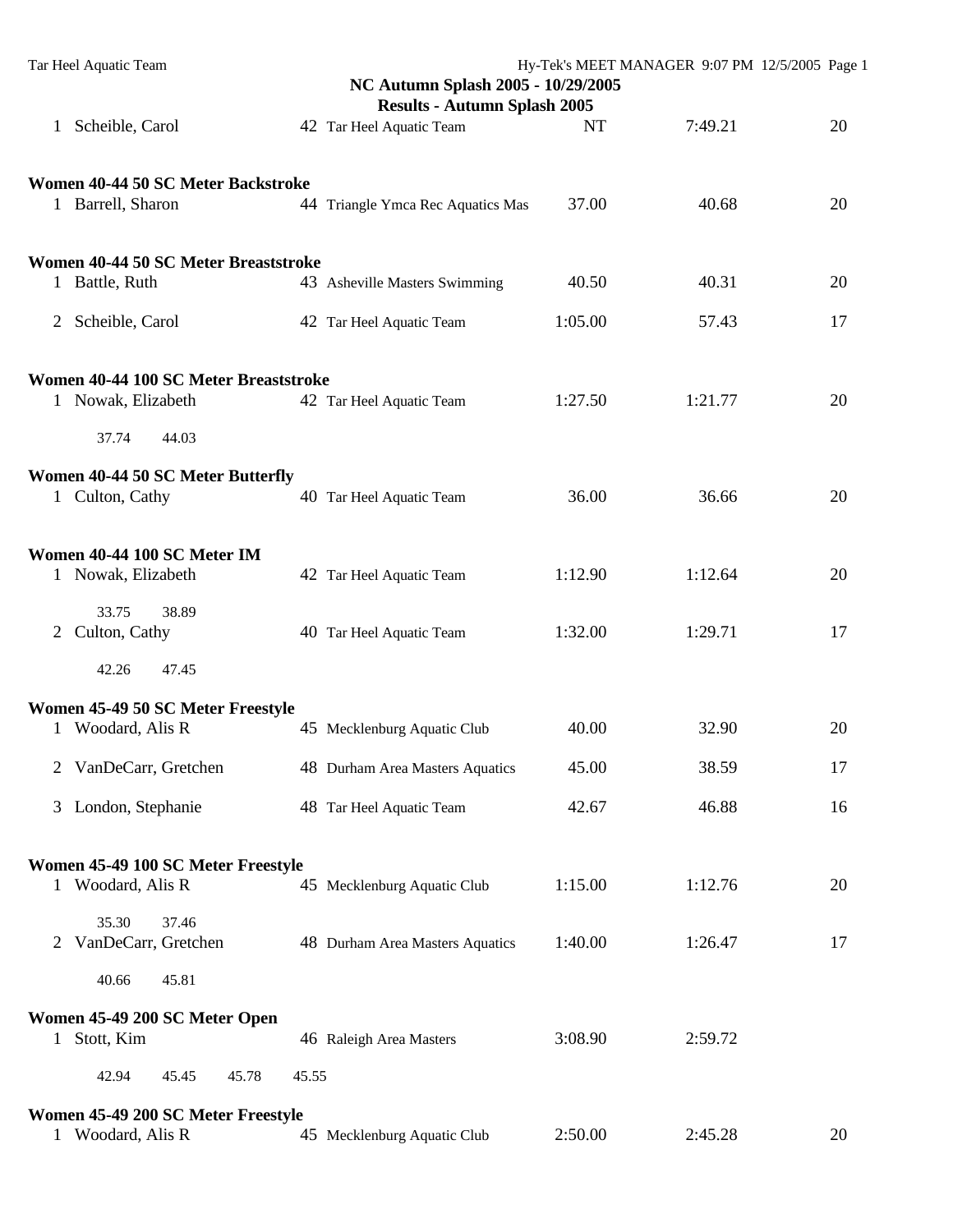| 37.62 | 40.94 | 43.43 | 43.29 |
|-------|-------|-------|-------|
|       |       |       |       |

|              | Women 45-49 400 SC Meter Freestyle                      |       |                                                             |                  |         |    |
|--------------|---------------------------------------------------------|-------|-------------------------------------------------------------|------------------|---------|----|
|              | 1 Woodard, Alis R                                       |       | 45 Mecklenburg Aquatic Club                                 | 6:30.00          | 5:46.24 | 20 |
| 2            | 38.54<br>42.48<br>Stott, Kim                            | 43.18 | 45.20<br>44.66<br>45.77<br>46.64<br>46 Raleigh Area Masters | 39.77<br>6:00.00 | 5:52.45 | 17 |
| 3            | 56.43<br>52.34<br>VanDeCarr, Gretchen                   |       | 1:20.14<br>1:01.56<br>48 Durham Area Masters Aquatics       | 7:00.00          | 6:39.61 | 16 |
|              | 39.29<br>43.45                                          | 44.54 | 45.13<br>44.31<br>43.56<br>43.66                            | 1:35.67          |         |    |
|              | Women 45-49 50 SC Meter Backstroke                      |       |                                                             |                  |         |    |
| $\mathbf{1}$ | Stott, Kim                                              |       | 46 Raleigh Area Masters                                     | 40.80            | 39.72   | 20 |
|              | 2 London, Stephanie                                     |       | 48 Tar Heel Aquatic Team                                    | 48.40            | 48.54   | 17 |
|              | Women 45-49 200 SC Meter Backstroke                     |       |                                                             |                  |         |    |
|              | 1 Stott, Kim                                            |       | 46 Raleigh Area Masters                                     | <b>NT</b>        | 2:59.72 | 20 |
|              | Women 45-49 100 SC Meter Butterfly<br>1 Woodard, Alis R |       | 45 Mecklenburg Aquatic Club                                 | 2:00.00          | 1:41.65 | 20 |
|              | 48.42<br>53.23                                          |       |                                                             |                  |         |    |
|              | Women 45-49 100 SC Meter IM<br>1 London, Stephanie      |       | 48 Tar Heel Aquatic Team                                    | 1:50.88          | 1:51.63 | 20 |
|              | 53.78<br>57.85                                          |       |                                                             |                  |         |    |
|              | Women 50-54 50 SC Meter Freestyle<br>1 Brown, Jann      |       | 50 Virginia Masters                                         | 38.62            | 37.98   | 20 |
|              | Women 50-54 100 SC Meter Freestyle<br>Brown, Jann       |       | 50 Virginia Masters                                         | 1:30.88          | 1:28.87 | 20 |
|              | 41.54<br>47.33                                          |       |                                                             |                  |         |    |
|              | Women 50-54 200 SC Meter Freestyle<br>1 Amick, Beverly  |       | 51 Area Winston Salem                                       | 2:48.00          | 2:45.65 | 20 |
|              | 37.86<br>41.73                                          | 43.15 | 42.91                                                       |                  |         |    |
|              | Women 50-54 200 SC Meter Open                           |       |                                                             |                  |         |    |
|              | 1 Rogers, Jennie                                        |       | 53 Asheville Masters Swimming                               | 3:25.00          | 3:17.10 |    |
|              | 46.58<br>50.26                                          | 50.28 | 49.98                                                       |                  |         |    |
|              | Women 50-54 50 SC Meter Backstroke                      |       |                                                             |                  |         |    |
|              | 1 Rogers, Jennie                                        |       | 53 Asheville Masters Swimming                               | 44.00            | 42.78   | 20 |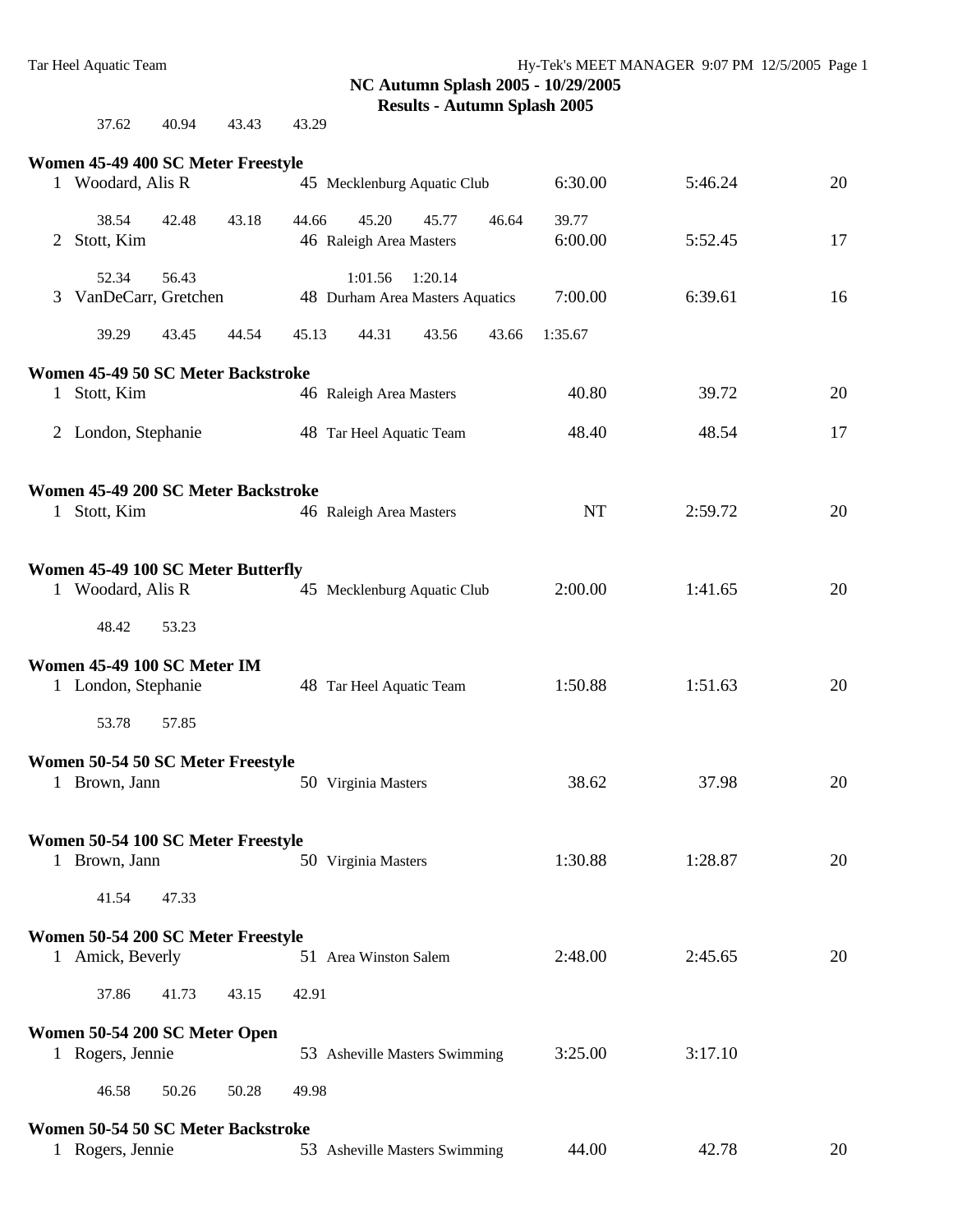| Women 50-54 100 SC Meter Backstroke                                      |       |                               |           |         |    |
|--------------------------------------------------------------------------|-------|-------------------------------|-----------|---------|----|
| 1 Amick, Beverly                                                         |       | 51 Area Winston Salem         | 1:23.00   | 1:25.29 | 20 |
| 41.83<br>43.46<br>2 Rogers, Jennie                                       |       | 53 Asheville Masters Swimming | 1:34.00   | 1:31.87 | 17 |
| 45.04<br>46.83                                                           |       |                               |           |         |    |
| Women 50-54 200 SC Meter Backstroke<br>1 Rogers, Jennie                  |       | 53 Asheville Masters Swimming | <b>NT</b> | 3:16.35 | 20 |
| Women 50-54 50 SC Meter Butterfly                                        |       |                               |           |         |    |
| 1 Amick, Beverly                                                         |       | 51 Area Winston Salem         | 35.90     | 35.97   | 20 |
| 2 Brown, Jann                                                            |       | 50 Virginia Masters           | 43.00     | 44.45   | 17 |
| Women 50-54 100 SC Meter Butterfly<br>1 Amick, Beverly<br>37.84<br>44.51 |       | 51 Area Winston Salem         | 1:28.00   | 1:22.35 | 20 |
| Women 50-54 100 SC Meter IM                                              |       |                               |           |         |    |
| 1 Amick, Beverly                                                         |       | 51 Area Winston Salem         | 1:28.00   | 1:26.07 | 20 |
| 39.33<br>46.74<br>2 Brown, Jann                                          |       | 50 Virginia Masters           | 1:41.77   | 1:42.45 | 17 |
| 47.99<br>54.46                                                           |       |                               |           |         |    |
| Women 50-54 200 SC Meter IM<br>1 Rogers, Jennie                          |       | 53 Asheville Masters Swimming | 3:25.00   | 3:23.16 | 20 |
| 45.50<br>49.83<br>1:00.30                                                | 47.53 |                               |           |         |    |
| Women 55-59 50 SC Meter Freestyle<br>1 Hill, Mary L                      |       | 57 Team Greenville Masters    | 42.40     | 40.61   | 20 |
| Women 55-59 100 SC Meter Freestyle<br>1 Hill, Mary L                     |       | 57 Team Greenville Masters    | 1:37.06   | 1:30.36 | 20 |
| 43.59<br>46.77                                                           |       |                               |           |         |    |
| Women 55-59 200 SC Meter Freestyle                                       |       |                               |           |         |    |
| 1 Van Meeteren, Greta                                                    |       | 58 Twin Rivers Y Masters      | 3:51.00   | 3:48.20 | 20 |
| 51.81<br>57.77<br>58.92                                                  | 59.70 |                               |           |         |    |
| Women 55-59 200 SC Meter Open<br>1 Hill, Mary L                          |       | 57 Team Greenville Masters    | 4:00.00   | 3:58.09 |    |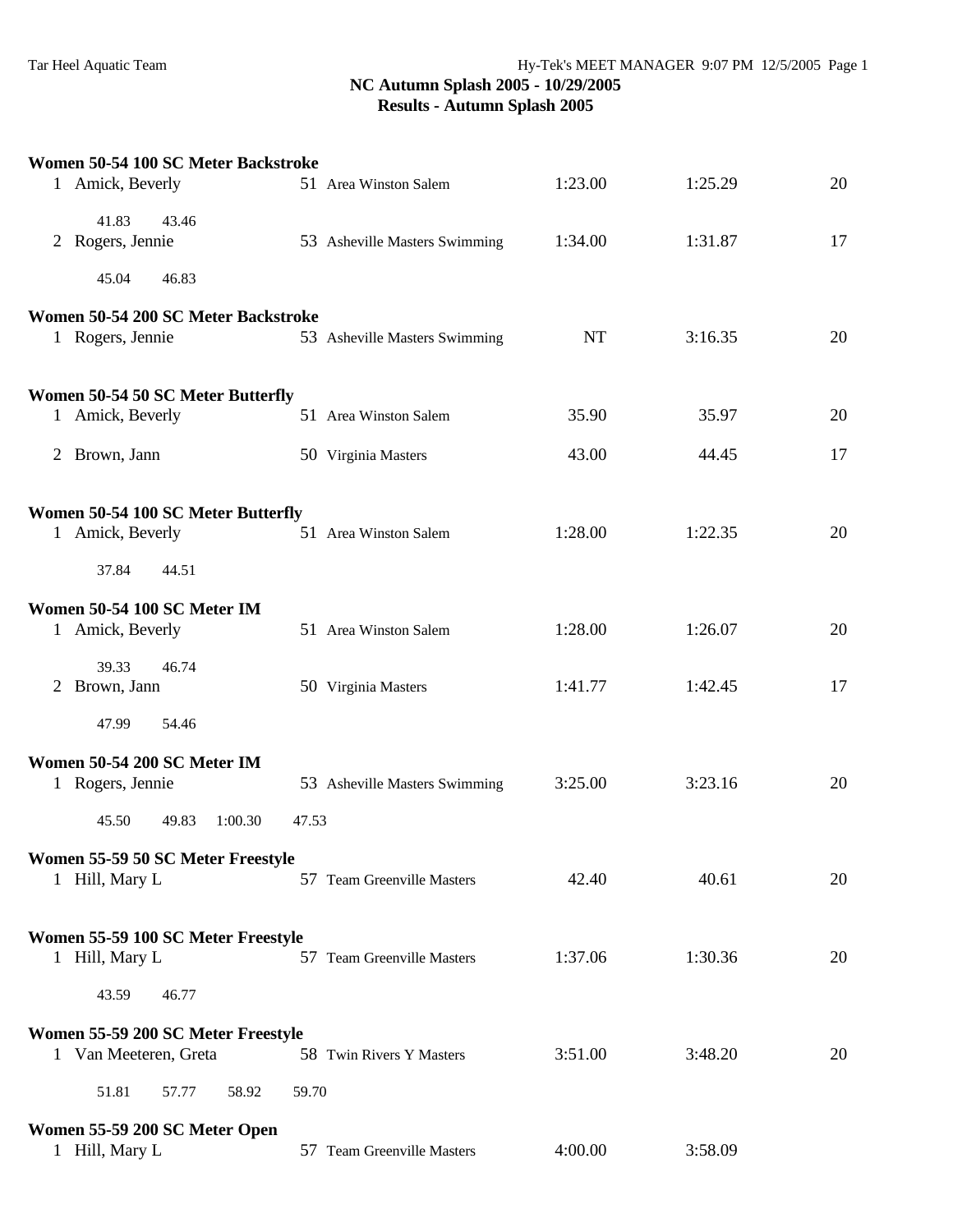56.07 1:00.72 1:00.88 1:00.42

| Women 55-59 400 SC Meter Freestyle                       |         |         |         |                                   |         |         |           |         |    |
|----------------------------------------------------------|---------|---------|---------|-----------------------------------|---------|---------|-----------|---------|----|
| --- Van Meeteren, Greta                                  |         |         |         | 58 Twin Rivers Y Masters          |         |         | 7:54.00   | DQ      |    |
| 48.54                                                    | 56.01   | 1:00.35 | 1:01.33 | 1:00.84                           | 1:01.73 | 1:02.54 | 1:36.31   |         |    |
| Women 55-59 50 SC Meter Breaststroke                     |         |         |         |                                   |         |         |           |         |    |
| 1 Hill, Mary L                                           |         |         |         | 57 Team Greenville Masters        |         |         | 55.00     | 52.54   | 20 |
| 2 Van Meeteren, Greta                                    |         |         |         | 58 Twin Rivers Y Masters          |         |         | 53.00     | 53.79   | 17 |
| Women 55-59 100 SC Meter Breaststroke                    |         |         |         |                                   |         |         |           |         |    |
| 1 Cathey, Sandra                                         |         |         |         | 56 North Carolina Masters Swimmer |         |         | 1:44.00   | 1:46.18 | 20 |
| 51.41<br>2 Hill, Mary L                                  | 54.77   |         |         | 57 Team Greenville Masters        |         |         | 1:47.57   | 1:50.45 | 17 |
| 54.56<br>3 Van Meeteren, Greta                           | 55.89   |         |         | 58 Twin Rivers Y Masters          |         |         | 1:56.00   | 1:55.40 | 16 |
| 55.16                                                    | 1:00.24 |         |         |                                   |         |         |           |         |    |
| Women 55-59 200 SC Meter Breaststroke                    |         |         |         |                                   |         |         |           |         |    |
| 1 Hill, Mary L                                           |         |         |         | 57 Team Greenville Masters        |         |         | <b>NT</b> | 3:58.09 | 20 |
|                                                          |         |         |         |                                   |         |         |           |         |    |
| Women 55-59 100 SC Meter Butterfly<br>1 Quill, Catherine |         |         |         | 55 Illinois Masters               |         |         | 1:29.00   | 1:31.40 | 20 |
| 42.58                                                    | 48.82   |         |         |                                   |         |         |           |         |    |
| Women 55-59 200 SC Meter IM                              |         |         |         |                                   |         |         |           |         |    |
| 1 Quill, Catherine                                       |         |         |         | 55 Illinois Masters               |         |         | 3:24.00   | 3:17.20 | 20 |
| 42.61                                                    | 50.74   | 1:00.00 | 43.85   |                                   |         |         |           |         |    |
| Women 60-64 50 SC Meter Freestyle                        |         |         |         |                                   |         |         |           |         |    |
| 1 Husson, Susan                                          |         |         |         | 61 Twin Rivers Y Masters          |         |         | 42.40     | 46.19   | 20 |
| Women 60-64 100 SC Meter Freestyle                       |         |         |         |                                   |         |         |           |         |    |
| 1 Husson, Susan                                          |         |         |         | 61 Twin Rivers Y Masters          |         |         | 1:46.00   | 1:41.13 | 20 |
| 48.71                                                    | 52.42   |         |         |                                   |         |         |           |         |    |
| Women 60-64 200 SC Meter Freestyle                       |         |         |         |                                   |         |         |           |         |    |
| 1 Husson, Susan                                          |         |         |         | 61 Twin Rivers Y Masters          |         |         | 3:43.20   | 3:50.07 | 20 |
| 52.70                                                    | 57.58   | 1:01.03 | 58.76   |                                   |         |         |           |         |    |

#### **Women 60-64 100 SC Meter IM**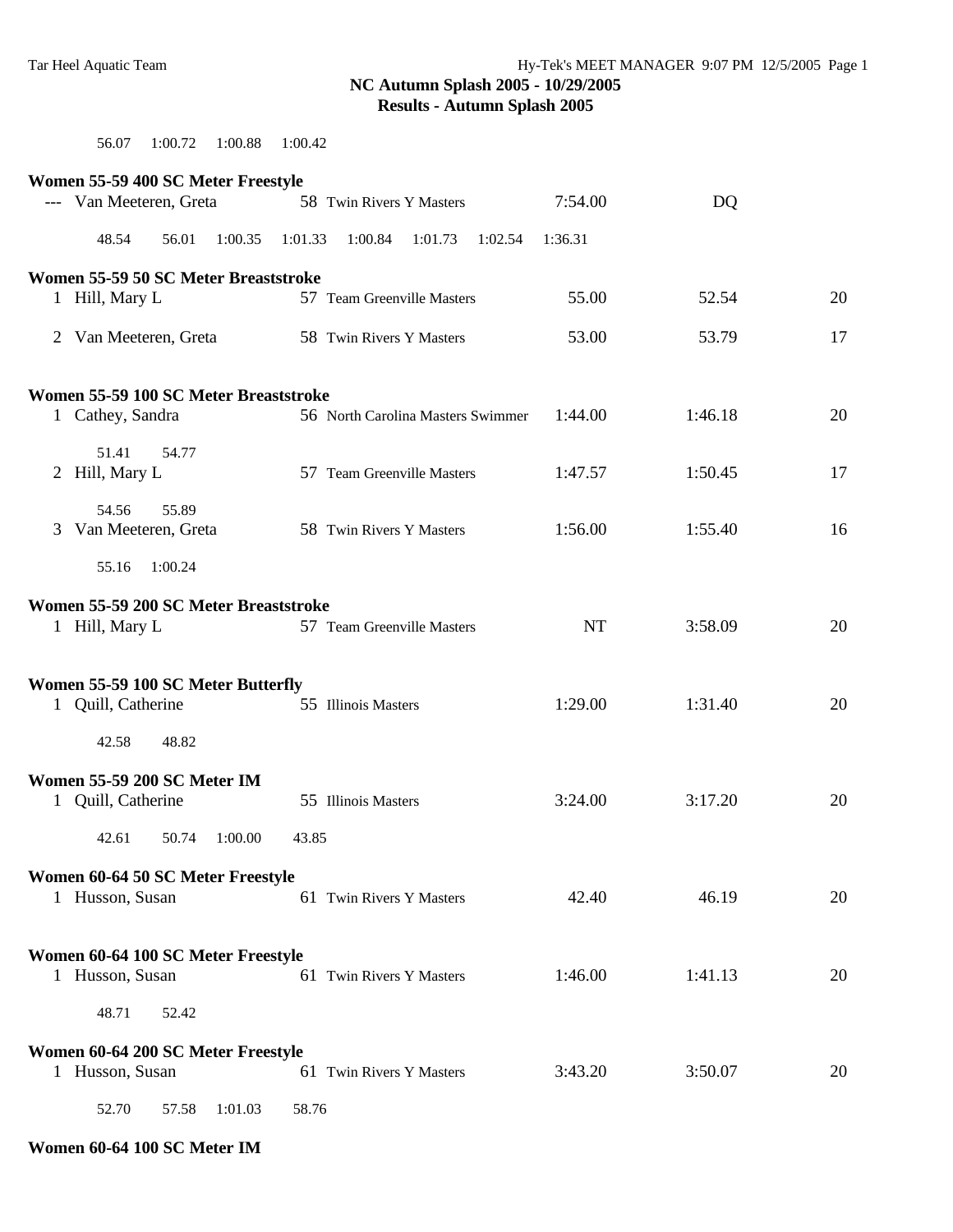|              | Tar Heel Aquatic Team                                         | Hy-Tek's MEET MANAGER 9:07 PM 12/5/2005 Page 1<br>NC Autumn Splash 2005 - 10/29/2005 |                                     |          |          |    |  |  |
|--------------|---------------------------------------------------------------|--------------------------------------------------------------------------------------|-------------------------------------|----------|----------|----|--|--|
|              |                                                               |                                                                                      | <b>Results - Autumn Splash 2005</b> |          |          |    |  |  |
|              | 1 Husson, Susan                                               |                                                                                      | 61 Twin Rivers Y Masters            | 1:59.40  | 2:03.19  | 20 |  |  |
|              | 1:03.57<br>59.62                                              |                                                                                      |                                     |          |          |    |  |  |
|              | Women 65-69 50 SC Meter Backstroke                            |                                                                                      |                                     |          |          |    |  |  |
|              | 1 Whalen, Nana                                                |                                                                                      | 68 Hilton Head Aquatics Club        | 57.98    | 56.47    | 20 |  |  |
|              | Women 65-69 50 SC Meter Butterfly                             |                                                                                      |                                     |          |          |    |  |  |
|              | 1 Whalen, Nana                                                |                                                                                      | 68 Hilton Head Aquatics Club        | 1:31.57  | 59.18    | 20 |  |  |
|              | Women 65-69 100 SC Meter Butterfly                            |                                                                                      |                                     |          |          |    |  |  |
|              | 1 Whalen, Nana                                                |                                                                                      | 68 Hilton Head Aquatics Club        | 2:26.62  | 2:27.85  | 20 |  |  |
|              | 1:04.98<br>1:22.87                                            |                                                                                      |                                     |          |          |    |  |  |
|              | Women 65-69 100 SC Meter IM<br>1 Whalen, Nana                 |                                                                                      | 68 Hilton Head Aquatics Club        | 2:16.09  | 2:13.38  | 20 |  |  |
|              | 1:00.66<br>1:12.72                                            |                                                                                      |                                     |          |          |    |  |  |
|              | Women 65-69 400 SC Meter IM<br>1 Whalen, Nana                 |                                                                                      | 68 Hilton Head Aquatics Club        | 10:38.76 | 10:32.15 | 20 |  |  |
|              |                                                               |                                                                                      |                                     |          |          |    |  |  |
| $\mathbf{1}$ | Women 70-74 50 SC Meter Freestyle<br>White, Rachel            |                                                                                      | 70 Tar Heel Aquatic Team            | 45.99    | 47.01    | 20 |  |  |
|              | 2 Robbins-Bonitz, Suzanne                                     |                                                                                      | 72 Tar Heel Aquatic Team            | 50.40    | 54.41    | 17 |  |  |
| 3            | Schaefer, Betty                                               |                                                                                      | 74 Virginia Masters                 | 55.01    | 1:05.24  | 16 |  |  |
|              | 4 Wright, Mary                                                |                                                                                      | 71 Lynchburg Y Masters Swim Team    | 3:14.90  | 3:31.70  | 15 |  |  |
|              | Women 70-74 100 SC Meter Freestyle                            |                                                                                      |                                     |          |          |    |  |  |
|              | 1 White, Rachel                                               |                                                                                      | 70 Tar Heel Aquatic Team            | 1:45.10  | 1:51.46  | 20 |  |  |
| 2            | 54.25<br>57.21<br>Schaefer, Betty                             |                                                                                      | 74 Virginia Masters                 | 2:01.98  | 2:27.01  | 17 |  |  |
|              | 1:08.82<br>1:18.19                                            |                                                                                      |                                     |          |          |    |  |  |
|              |                                                               |                                                                                      |                                     |          |          |    |  |  |
| $\mathbf{1}$ | Women 70-74 50 SC Meter Backstroke<br>Robbins-Bonitz, Suzanne |                                                                                      | 72 Tar Heel Aquatic Team            | 51.47    | 50.60    | 20 |  |  |
| 2            | White, Rachel                                                 |                                                                                      | 70 Tar Heel Aquatic Team            | 55.99    | 54.03    | 17 |  |  |
| 3            | Schaefer, Betty                                               |                                                                                      | 74 Virginia Masters                 | 59.24    | 1:10.77  | 16 |  |  |
| 4            | Wright, Mary                                                  |                                                                                      | 71 Lynchburg Y Masters Swim Team    | 3:08.00  | 2:42.26  | 15 |  |  |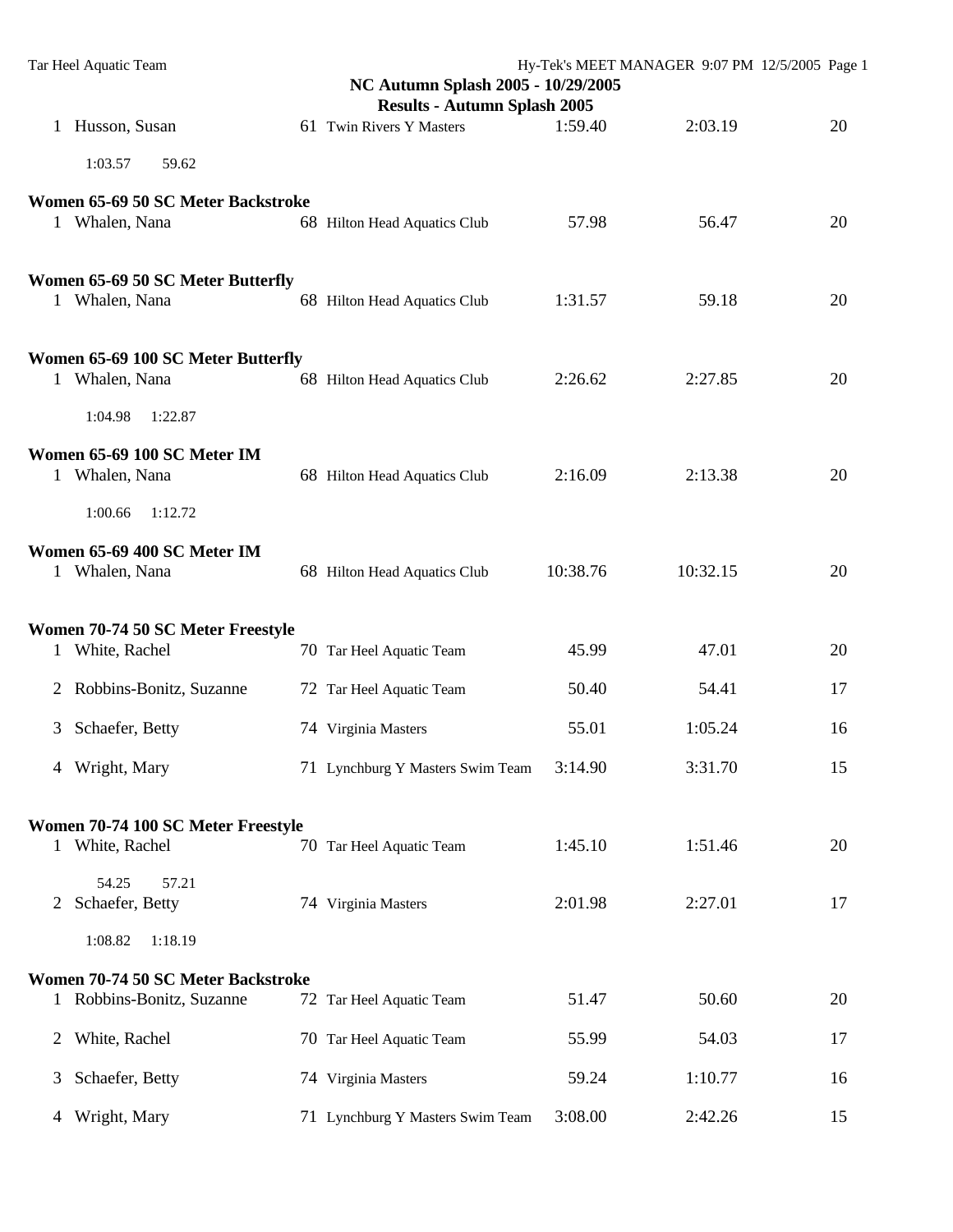|              | Women 70-74 100 SC Meter Backstroke                     |         |                                   |         |         |    |
|--------------|---------------------------------------------------------|---------|-----------------------------------|---------|---------|----|
|              | 1 Robbins-Bonitz, Suzanne                               |         | 72 Tar Heel Aquatic Team          | 1:58.27 | 2:02.97 | 20 |
| 2            | 1:03.31<br>59.66<br>White, Rachel                       |         | 70 Tar Heel Aquatic Team          | 2:05.00 | 2:08.85 | 17 |
|              | 1:01.76<br>1:07.09                                      |         |                                   |         |         |    |
|              | Women 70-74 50 SC Meter Breaststroke                    |         |                                   |         |         |    |
|              | 1 Robbins-Bonitz, Suzanne                               |         | 72 Tar Heel Aquatic Team          | 1:02.40 | 1:02.93 | 20 |
| $---$        | Wright, Mary                                            |         | 71 Lynchburg Y Masters Swim Team  | 2:05.00 | DQ      |    |
|              | Women 70-74 50 SC Meter Butterfly<br>1 White, Rachel    |         | 70 Tar Heel Aquatic Team          | 59.99   | 1:01.24 | 20 |
|              | Women 75-79 50 SC Meter Freestyle<br>1 Eisele, Barbara  |         | 75 Hilton Head Aquatics Club      | 1:00.00 | 55.11   | 20 |
|              | Women 75-79 100 SC Meter Freestyle<br>1 Eisele, Barbara |         | 75 Hilton Head Aquatics Club      | 2:10.00 | 2:07.49 | 20 |
|              | 1:00.02<br>1:07.47                                      |         |                                   |         |         |    |
|              | Women 75-79 200 SC Meter Freestyle<br>1 Eisele, Barbara |         | 75 Hilton Head Aquatics Club      | 4:30.00 | 4:39.50 | 20 |
|              | 1:01.31<br>1:12.88<br>1:14.61                           | 1:10.70 |                                   |         |         |    |
| $\mathbf{1}$ | Women 75-79 100 SC Meter IM<br>Eisele, Barbara          |         | 75 Hilton Head Aquatics Club      | 2:30.00 | 2:30.41 | 20 |
|              | 1:10.19<br>1:20.22                                      |         |                                   |         |         |    |
|              | <b>Women 75-79 200 SC Meter IM</b><br>1 Eisele, Barbara |         | 75 Hilton Head Aquatics Club      | 5:40.00 | 5:24.77 | 20 |
|              | 1:15.70<br>1:20.62<br>1:37.17                           | 1:11.28 |                                   |         |         |    |
|              | Women 80-84 50 SC Meter Backstroke                      |         |                                   |         |         |    |
|              | 1 Kelly, Judy                                           |         | 80 Asheville Masters Swimming     | 1:18.21 | 1:21.28 | 20 |
|              | Women 80-84 100 SC Meter Backstroke                     |         |                                   |         |         |    |
|              | 1 Kelly, Judy                                           |         | 80 Asheville Masters Swimming     | 2:59.99 | 2:54.14 | 20 |
|              | 1:21.91<br>1:32.23                                      |         |                                   |         |         |    |
|              | Men 18-24 50 SC Meter Freestyle                         |         |                                   |         |         |    |
|              | 1 Parker, Ben                                           |         | 24 Triangle Ymca Rec Aquatics Mas | 35.00   | 30.57   | 20 |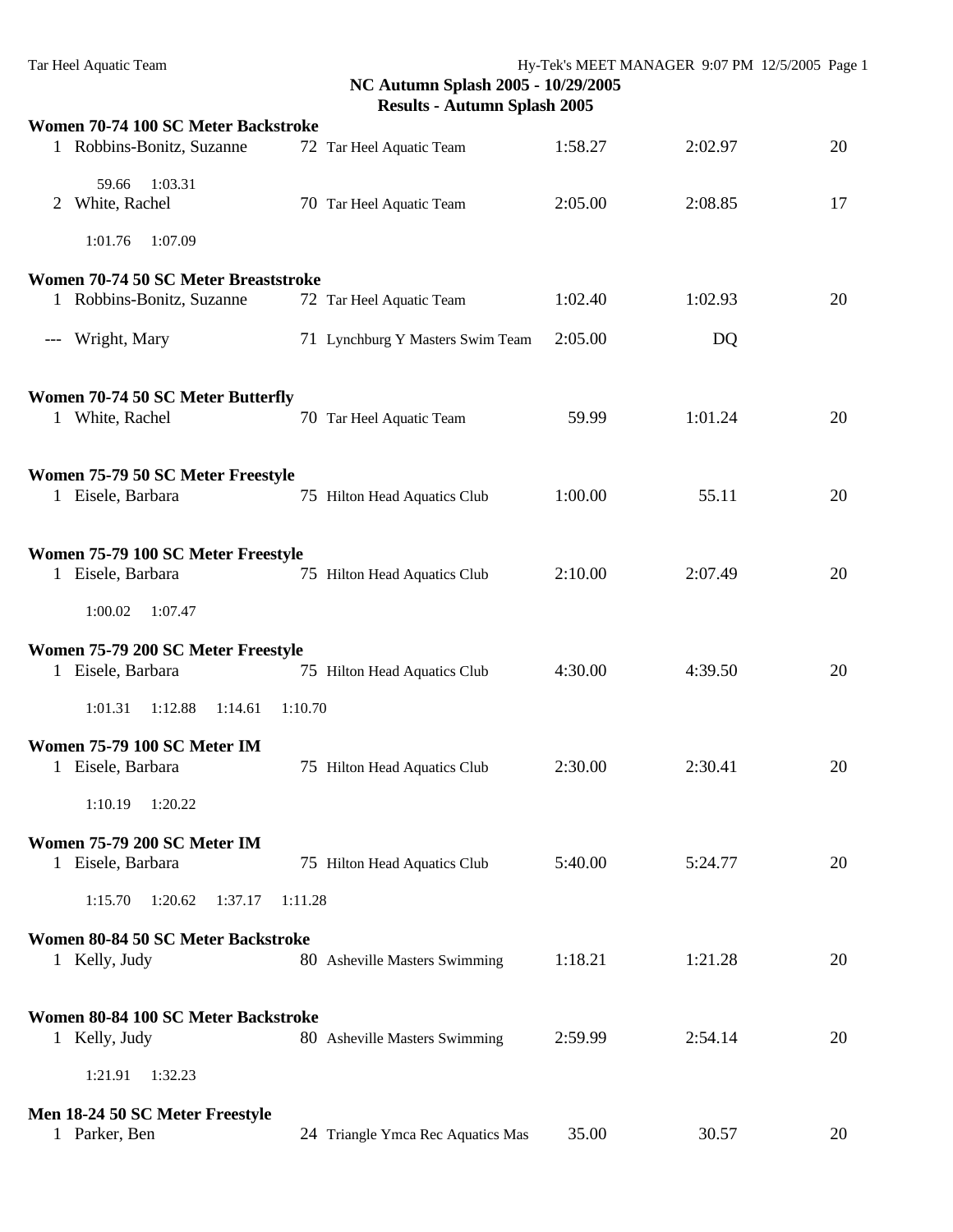|              | Men 18-24 100 SC Meter Freestyle<br>1 Parker, Ben     |       | 24 Triangle Ymca Rec Aquatics Mas | 55.00     | 1:07.31 | 20 |
|--------------|-------------------------------------------------------|-------|-----------------------------------|-----------|---------|----|
|              | 32.61<br>34.70                                        |       |                                   |           |         |    |
|              | Men 18-24 200 SC Meter Freestyle<br>1 Parker, Ben     |       | 24 Triangle Ymca Rec Aquatics Mas | 2:10.00   | 2:31.24 | 20 |
|              | 34.92<br>38.34                                        | 39.59 | 38.39                             |           |         |    |
|              | Men 18-24 400 SC Meter Freestyle<br>--- Parker, Ben   |       | 24 Triangle Ymca Rec Aquatics Mas | 5:30.00   | DQ      |    |
|              | 35.43<br>38.80                                        |       | 46.86                             |           |         |    |
|              | Men 25-29 50 SC Meter Freestyle                       |       |                                   |           |         |    |
|              | 1 Medendorp, Mark                                     |       | 28 North Carolina Masters Swimmer | 29.00     | 26.78   | 20 |
| 2            | Gainer, Tommy                                         |       | 29 North Carolina Masters Swimmer | 24.00     | 28.17   | 17 |
|              | 3 Porco, Filippo                                      |       | 28 Tar Heel Aquatic Team          | 29.99     | 28.99   | 16 |
| 4            | Barker, GW                                            |       | 28 Durham Area Masters Aquatics   | <b>NT</b> | 29.42   | 15 |
| 5            | McElwee, Matt                                         |       | 29 Durham Area Masters Aquatics   | 31.40     | 31.14   | 14 |
|              | Men 25-29 100 SC Meter Freestyle                      |       |                                   |           |         |    |
|              | 1 Gainer, Tommy                                       |       | 29 North Carolina Masters Swimmer | 1:01.50   | 1:02.09 | 20 |
| 2            | 29.38<br>32.71<br>McElwee, Matt                       |       | 29 Durham Area Masters Aquatics   | 1:04.90   | 1:05.53 | 17 |
|              | 31.10<br>34.43                                        |       |                                   |           |         |    |
|              | Men 25-29 200 SC Meter Freestyle<br>1 Porco, Filippo  |       | 28 Tar Heel Aquatic Team          | 2:32.91   | 2:28.52 | 20 |
|              | 33.98<br>37.68                                        | 40.23 | 36.63                             |           |         |    |
| $\mathbf{1}$ | Men 25-29 400 SC Meter Freestyle<br>Gainer, Tommy     |       | 29 North Carolina Masters Swimmer | <b>NT</b> | 4:59.37 | 20 |
|              | 33.30<br>36.16                                        | 38.46 | 38.68<br>39.12<br>37.97<br>37.98  | 37.70     |         |    |
|              | Men 25-29 50 SC Meter Backstroke<br>1 Medendorp, Mark |       | 28 North Carolina Masters Swimmer | 41.00     | 33.74   | 20 |
|              | Men 25-29 50 SC Meter Breaststroke                    |       |                                   |           |         |    |
|              | 1 Medendorp, Mark                                     |       | 28 North Carolina Masters Swimmer | 39.00     | 36.31   | 20 |
|              | 2 Barker, GW                                          |       | 28 Durham Area Masters Aquatics   | NT        | 36.56   | 17 |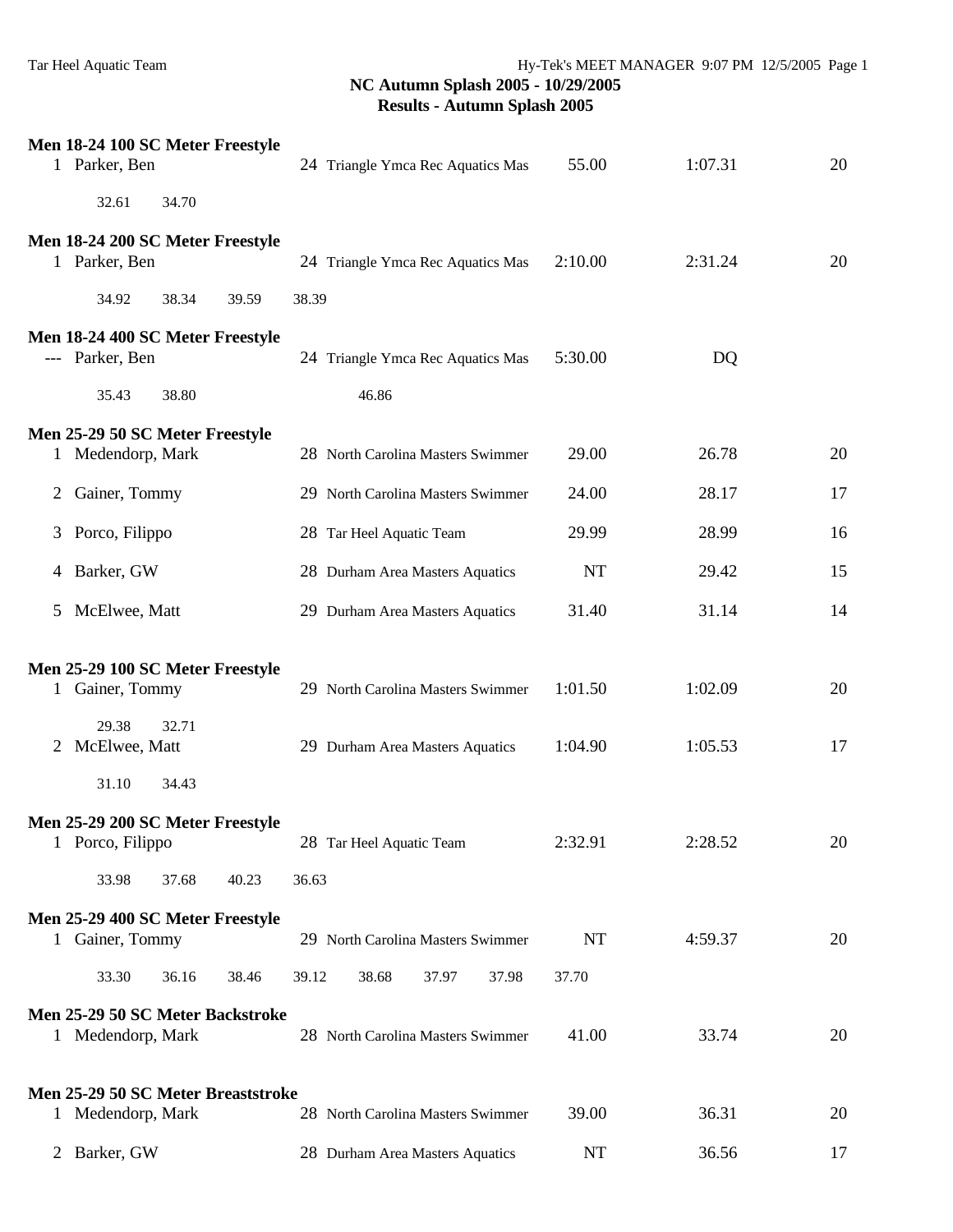|   | Men 25-29 100 SC Meter Breaststroke                                   |                                   |           |         |    |
|---|-----------------------------------------------------------------------|-----------------------------------|-----------|---------|----|
|   | 1 Barker, GW                                                          | 28 Durham Area Masters Aquatics   | <b>NT</b> | 1:20.27 | 20 |
|   | 37.72<br>42.55<br>2 Porco, Filippo                                    | 28 Tar Heel Aquatic Team          | 1:25.00   | 1:24.09 | 17 |
|   | 44.84<br>39.25                                                        |                                   |           |         |    |
|   | Men 25-29 200 SC Meter Breaststroke<br>1 Porco, Filippo               | 28 Tar Heel Aquatic Team          | <b>NT</b> | 3:15.00 | 20 |
|   | Men 25-29 50 SC Meter Butterfly<br>1 Medendorp, Mark                  | 28 North Carolina Masters Swimmer | 28.00     | 27.88   | 20 |
|   | 2 Barker, GW                                                          | 28 Durham Area Masters Aquatics   | <b>NT</b> | 30.96   | 17 |
| 3 | McElwee, Matt                                                         | 29 Durham Area Masters Aquatics   | 32.80     | 32.65   | 16 |
|   | 4 Porco, Filippo                                                      | 28 Tar Heel Aquatic Team          | 34.72     | 32.84   | 15 |
|   | <b>Men 25-29 100 SC Meter IM</b><br>1 Gainer, Tommy<br>33.73<br>38.20 | 29 North Carolina Masters Swimmer | 1:04.72   | 1:11.93 | 20 |
|   |                                                                       |                                   |           |         |    |
|   | Men 30-34 50 SC Meter Freestyle<br>1 Petcu, Razvan                    | 32 North Carolina Masters Swimmer | 24.50     | 24.23   | 20 |
| 2 | Chamberlain, Jason                                                    | 30 Greensboro Community YMCA      | 30.00     | 27.44   | 17 |
| 3 | Ray, Greg                                                             | 33 North Carolina Masters Swimmer | 28.00     | 28.06   | 16 |
|   | 4 Parr, Derek                                                         | 31 Durham Area Masters Aquatics   | 28.40     | 28.23   | 15 |
| 5 | Murphy, Jimmy                                                         | 30 Durham Area Masters Aquatics   | 28.42     | 28.63   | 14 |
| 6 | McFetters, Erik                                                       | 30 Greensboro Community YMCA      | 35.00     | 30.06   | 13 |
| 7 | Carpenter, Matthew                                                    | 32 North Carolina Masters Swimmer | 30.75     | 32.44   | 12 |
|   | Men 30-34 100 SC Meter Freestyle<br>1 Parr, Derek                     | 31 Durham Area Masters Aquatics   | 1:00.00   | 1:04.06 | 20 |
| 2 | 30.63<br>33.43<br>Chamberlain, Jason                                  | 30 Greensboro Community YMCA      | 1:09.00   | 1:05.12 | 17 |
| 3 | 31.10<br>34.02<br>Ray, Greg                                           | 33 North Carolina Masters Swimmer | 1:05.00   | 1:05.25 | 16 |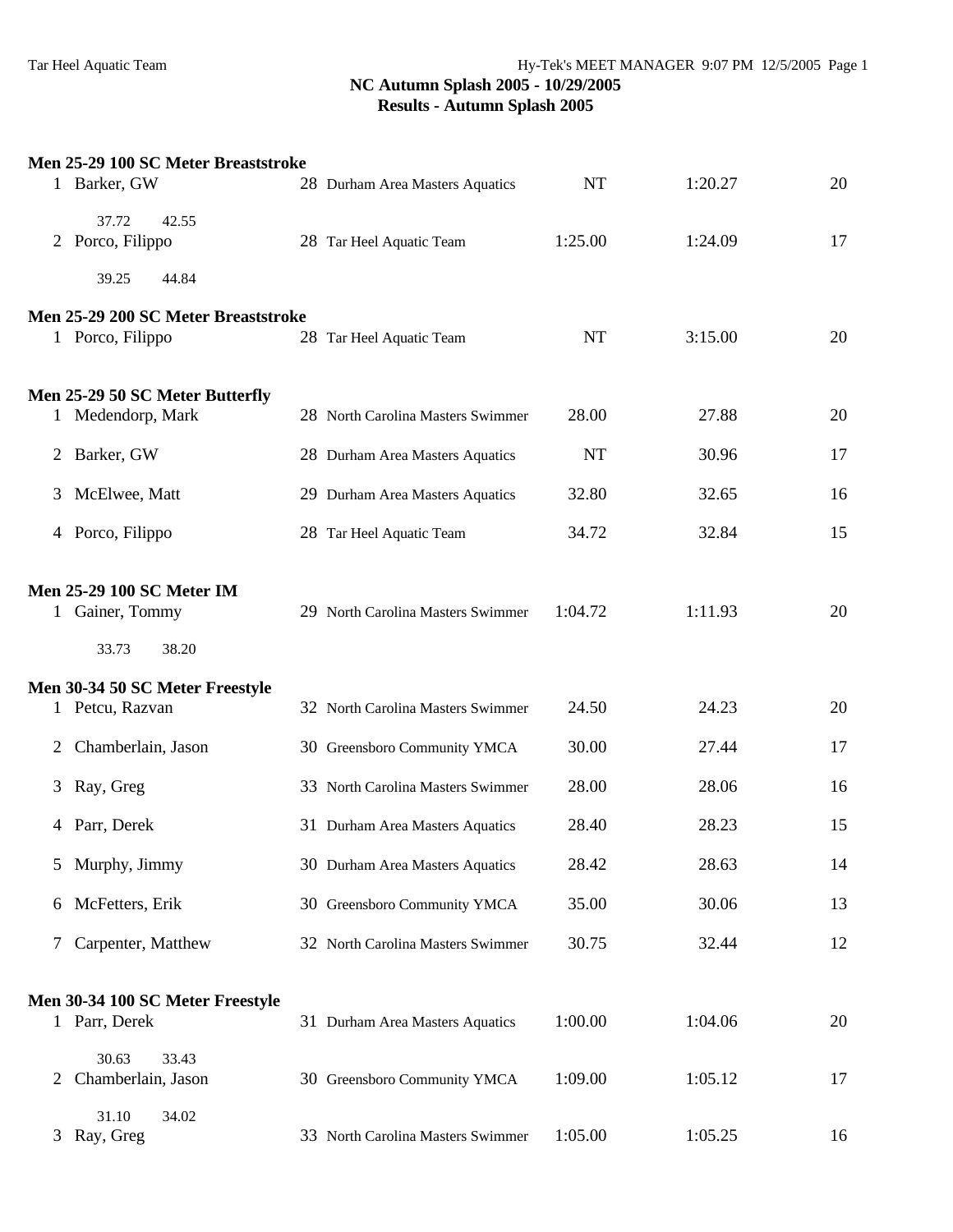|   | 1:05.26<br>4 McFetters, Erik                        |                | 30 Greensboro Community YMCA      | 1:15.00   | 1:07.65 | 15 |
|---|-----------------------------------------------------|----------------|-----------------------------------|-----------|---------|----|
| 5 | 35.22<br>32.43<br>Carpenter, Matthew                |                | 32 North Carolina Masters Swimmer | 1:09.60   | 1:10.38 | 14 |
| 6 | 33.39<br>36.99<br>Yanz, Greg                        |                | 34 Unattached                     | NT        | 1:12.39 | 13 |
|   | 33.95<br>38.44                                      |                |                                   |           |         |    |
|   | Men 30-34 200 SC Meter Freestyle<br>1 Parr, Derek   |                | 31 Durham Area Masters Aquatics   | 2:20.00   | 2:22.94 | 20 |
| 2 | 31.98<br>36.51<br>Ray, Greg                         | 36.80<br>37.65 | 33 North Carolina Masters Swimmer | 2:15.00   | 2:31.64 | 17 |
| 3 | McFetters, Erik                                     | 37.14          | 30 Greensboro Community YMCA      | 2:30.00   | 2:32.53 | 16 |
|   | 35.31<br>38.64<br>4 Yanz, Greg                      | 38.65<br>39.93 | 34 Unattached                     | <b>NT</b> | 2:50.21 | 15 |
| 5 | 37.70<br>41.29<br>Carpenter, Matthew                | 45.60<br>45.62 | 32 North Carolina Masters Swimmer | 2:38.95   | 2:56.29 | 14 |
|   |                                                     | 45.87<br>47.54 |                                   |           |         |    |
|   | Men 30-34 50 SC Meter Backstroke<br>1 Murphy, Jimmy |                | 30 Durham Area Masters Aquatics   | 33.49     | 33.35   | 20 |
|   | Men 30-34 50 SC Meter Breaststroke<br>1 Parr, Derek |                | 31 Durham Area Masters Aquatics   | 34.48     | 35.04   | 20 |
|   | 2 Chamberlain, Jason                                |                | 30 Greensboro Community YMCA      | 36.00     | 41.23   | 17 |
|   | Men 30-34 100 SC Meter Breaststroke                 |                |                                   | 1:12.00   | 1:18.16 | 20 |
|   | 1 Parr, Derek<br>37.35<br>40.81                     |                | 31 Durham Area Masters Aquatics   |           |         |    |
| 2 | Yanz, Greg                                          |                | 34 Unattached                     | NT        | 1:40.21 | 17 |
|   | Men 30-34 50 SC Meter Butterfly<br>1 Petcu, Razvan  |                | 32 North Carolina Masters Swimmer | 26.00     | 25.99   | 20 |
|   | 2 Carpenter, Matthew                                |                | 32 North Carolina Masters Swimmer | 34.50     | 35.27   | 17 |
|   | Men 30-34 100 SC Meter Butterfly<br>1 Petcu, Razvan |                | 32 North Carolina Masters Swimmer | 57.00     | 57.86   | 20 |
|   | 26.85<br>31.01                                      |                |                                   |           |         |    |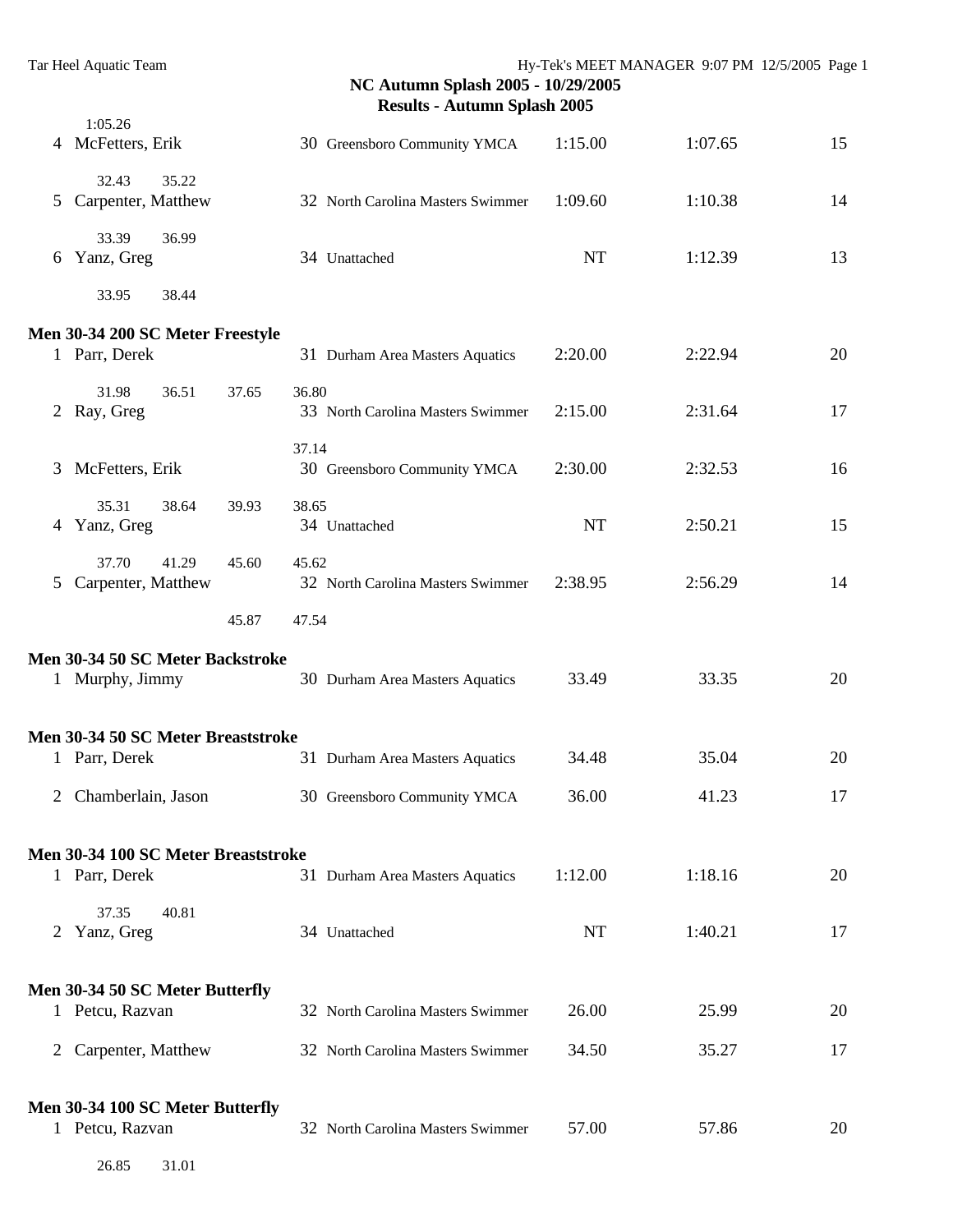|                | <b>Men 30-34 100 SC Meter IM</b><br>1 Murphy, Jimmy |       | 30 Durham Area Masters Aquatics       | 1:10.17   | 1:11.14 | 20 |
|----------------|-----------------------------------------------------|-------|---------------------------------------|-----------|---------|----|
|                | 33.67<br>37.47<br>2 McFetters, Erik                 |       | 30 Greensboro Community YMCA          | 1:25.00   | 1:22.95 | 17 |
| 3              | 40.53<br>42.42<br>Carpenter, Matthew                |       | 32 North Carolina Masters Swimmer     | 1:21.30   | 1:25.57 | 16 |
|                | 40.28<br>45.29                                      |       |                                       |           |         |    |
|                | <b>Men 30-34 200 SC Meter IM</b>                    |       |                                       |           |         |    |
|                | 1 Murphy, Jimmy                                     |       | 30 Durham Area Masters Aquatics       | 2:34.04   | 2:39.43 | 20 |
|                | 32.69<br>40.39<br>2 McFetters, Erik                 | 47.53 | 38.82<br>30 Greensboro Community YMCA | 2:45.00   | 3:02.57 | 17 |
| 3              | 36.23<br>48.82<br>Yanz, Greg                        | 55.81 | 41.71<br>34 Unattached                | NT        | 3:34.00 | 16 |
|                | 38.13<br>1:50.93                                    | 48.96 | 15.98                                 |           |         |    |
|                | <b>Men 30-34 400 SC Meter IM</b>                    |       |                                       |           |         |    |
|                | 1 Murphy, Jimmy                                     |       | 30 Durham Area Masters Aquatics       | 5:47.67   | 5:50.10 | 20 |
|                | 31.22<br>35.80                                      | 42.21 | 41.14<br>44.26<br>44.61<br>36.77      | 1:14.09   |         |    |
|                | Men 35-39 50 SC Meter Freestyle                     |       |                                       |           |         |    |
|                | 1 Meehan, Dennis                                    |       | 35 Unattached                         | 26.50     | 24.93   | 20 |
| $\overline{2}$ | Tvermoes, Nicolai                                   |       | 35 Durham Area Masters Aquatics       | 27.00     | 25.71   | 17 |
| 3              | Jewett, Russell                                     |       | 39 Mecklenburg Aquatic Club           | <b>NT</b> | 31.06   | 16 |
|                | Men 35-39 100 SC Meter Freestyle                    |       |                                       |           |         |    |
|                | 1 Meehan, Dennis                                    |       | 35 Unattached                         | 58.50     | 56.00   | 20 |
| 2              | 27.11<br>28.89<br>Sousa, Greg                       |       | 36 Durham Area Masters Aquatics       | 1:06.00   | 1:06.54 | 17 |
| 3              | 31.75<br>34.79<br>Jewett, Russell                   |       | 39 Mecklenburg Aquatic Club           | NT        | 1:07.44 | 16 |
| $---$          | 32.79<br>34.65<br>Farrell, Andy                     |       | 35 Raleigh Area Masters               | 55.82     | DQ      |    |
|                | 26.71<br>29.46                                      |       |                                       |           |         |    |
|                | Men 35-39 200 SC Meter Freestyle                    |       |                                       |           |         |    |
|                | 1 Farrell, Andy                                     |       | 35 Raleigh Area Masters               | 2:02.75   | 2:02.61 | 20 |
|                | 27.90<br>31.19                                      | 31.78 | 31.74                                 |           |         |    |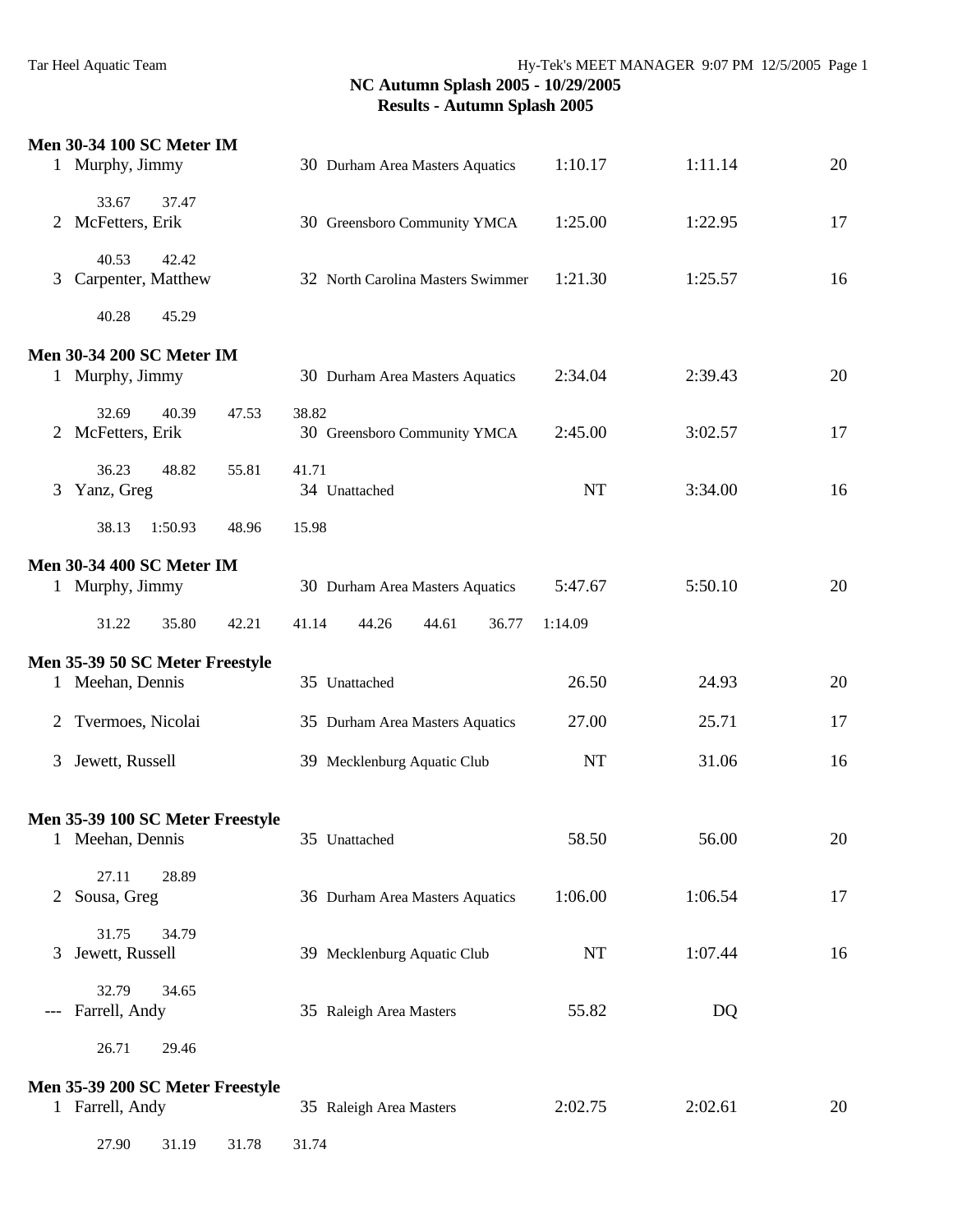|              | Men 35-39 400 SC Meter Freestyle    |       |                                   |           |         |    |
|--------------|-------------------------------------|-------|-----------------------------------|-----------|---------|----|
|              | 1 Farrell, Andy                     |       | 35 Raleigh Area Masters           | 4:26.14   | 4:24.49 | 20 |
|              | 29.12<br>32.98<br>32.15             | 33.27 | 33.60<br>34.22<br>34.57           | 34.58     |         |    |
|              | Men 35-39 50 SC Meter Backstroke    |       |                                   |           |         |    |
|              | 1 Meehan, Dennis                    |       | 35 Unattached                     | 31.50     | 29.83   | 20 |
|              | 2 Tvermoes, Nicolai                 |       | 35 Durham Area Masters Aquatics   | 29.50     | 30.49   | 17 |
|              | Men 35-39 100 SC Meter Backstroke   |       |                                   |           |         |    |
| $\mathbf{1}$ | Sousa, Greg                         |       | 36 Durham Area Masters Aquatics   | 1:26.00   | 1:26.90 | 20 |
|              | 42.53<br>44.37                      |       |                                   |           |         |    |
|              | Men 35-39 50 SC Meter Breaststroke  |       |                                   |           |         |    |
|              | 1 Tvermoes, Nicolai                 |       | 35 Durham Area Masters Aquatics   | 37.00     | 33.36   | 20 |
|              | Men 35-39 100 SC Meter Breaststroke |       |                                   |           |         |    |
|              | 1 Anderson, Morten                  |       | 35 Mecklenburg Aquatic Club       | 1:15.00   | 1:12.82 | 20 |
|              | 34.96<br>37.86                      |       |                                   |           |         |    |
|              | 2 Allran, John                      |       | 35 North Carolina Masters Swimmer | <b>NT</b> | 1:32.37 | 17 |
|              | 42.74<br>49.63                      |       |                                   |           |         |    |
|              | Men 35-39 50 SC Meter Butterfly     |       |                                   |           |         |    |
|              | 1 Meehan, Dennis                    |       | 35 Unattached                     | 28.50     | 26.81   | 20 |
| 2            | Tvermoes, Nicolai                   |       | 35 Durham Area Masters Aquatics   | 29.00     | 27.53   | 17 |
| 3            | White, Kirk                         |       | 36 Tar Heel Aquatic Team          | 27.36     | 28.35   | 16 |
|              | 4 Jewett, Russell                   |       | 39 Mecklenburg Aquatic Club       | <b>NT</b> | 35.84   | 15 |
| 5            | Allran, John                        |       | 35 North Carolina Masters Swimmer | <b>NT</b> | 37.42   | 14 |
|              | Men 35-39 100 SC Meter Butterfly    |       |                                   |           |         |    |
|              | 1 White, Kirk                       |       | 36 Tar Heel Aquatic Team          | 1:04.00   | 1:01.73 | 20 |
|              | 29.16<br>32.57                      |       |                                   |           |         |    |
| 2            | Anderson, Morten                    |       | 35 Mecklenburg Aquatic Club       | 1:03.00   | 1:01.89 | 17 |
| 3            | 29.10<br>32.79<br>Allran, John      |       | 35 North Carolina Masters Swimmer | NT        | 1:22.79 | 16 |
|              | 36.56<br>46.23                      |       |                                   |           |         |    |
|              | Men 35-39 200 SC Meter Butterfly    |       |                                   |           |         |    |
| $\mathbf{1}$ | White, Kirk                         |       | 36 Tar Heel Aquatic Team          | NT        | 2:21.21 | 20 |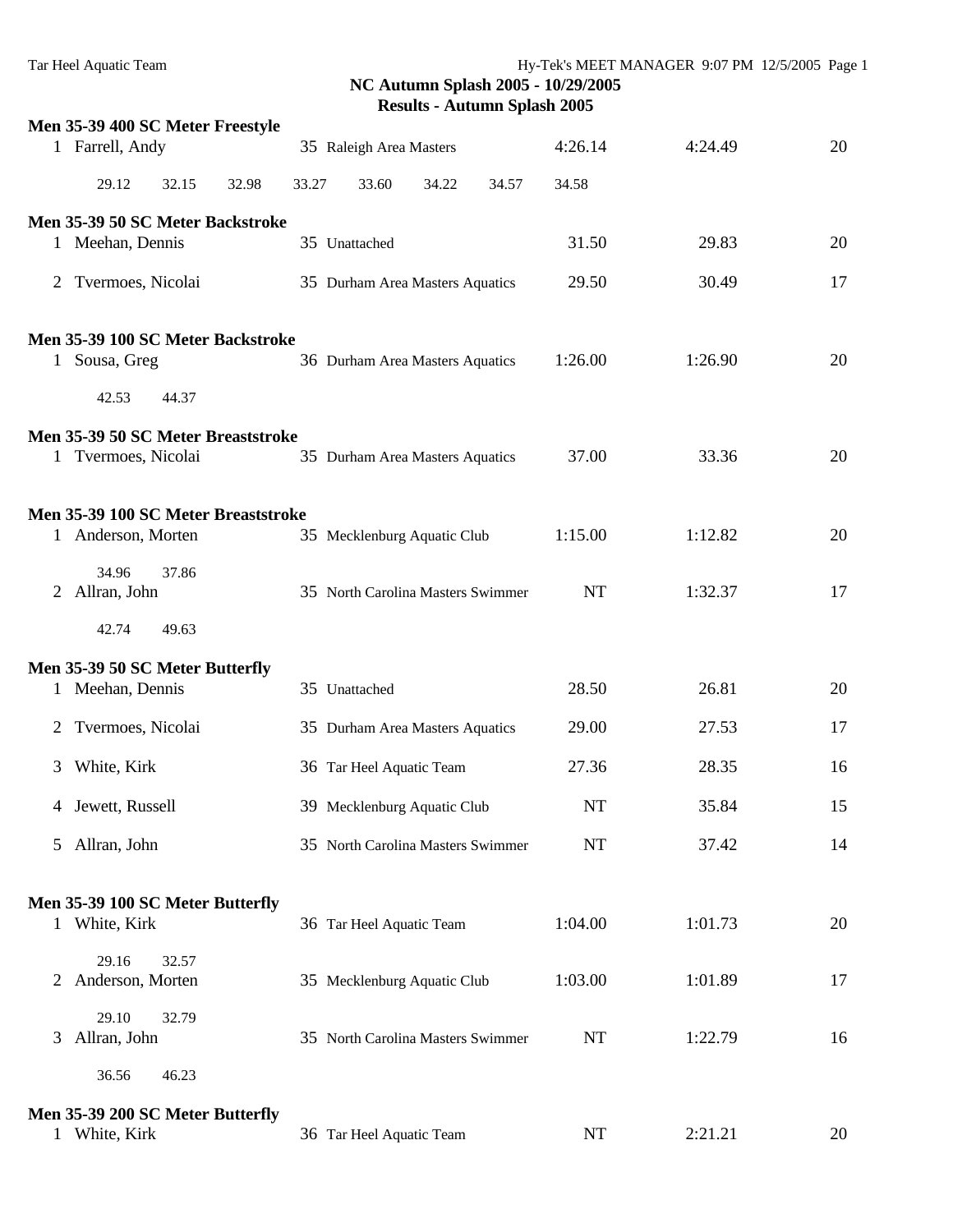33.90 36.99

|       | <b>Men 35-39 100 SC Meter IM</b><br>1 Meehan, Dennis            | 35 Unattached                                                            | 1:07.00   | 1:06.47 | 20 |
|-------|-----------------------------------------------------------------|--------------------------------------------------------------------------|-----------|---------|----|
|       | 30.24<br>36.23<br>(Men 35-39 100 SC Meter IM)<br>2 Allran, John | 35 North Carolina Masters Swimmer                                        | <b>NT</b> | 1:25.99 | 17 |
|       | 40.75<br>45.24                                                  |                                                                          |           |         |    |
|       | <b>Men 35-39 200 SC Meter IM</b><br>1 Anderson, Morten          | 35 Mecklenburg Aquatic Club                                              | 2:25.00   | 2:23.53 | 20 |
| 2     | 29.10<br>38.12<br>Jewett, Russell                               | 42.40<br>33.91<br>39 Mecklenburg Aquatic Club                            | <b>NT</b> | 3:01.78 | 17 |
| $---$ | 38.14<br>50.87<br>Allran, John                                  | 38.35<br>54.42<br>35 North Carolina Masters Swimmer                      | <b>NT</b> | DQ      |    |
|       | 36.91<br>53.07                                                  | 45.24<br>53.37                                                           |           |         |    |
|       | <b>Men 35-39 400 SC Meter IM</b>                                |                                                                          |           |         |    |
|       | 1 Anderson, Morten                                              | 35 Mecklenburg Aquatic Club                                              | 5:10.00   | 5:11.23 | 20 |
|       | 1:06.22<br>1:16.89<br>1:25.18<br>2 Farrell, Andy                | 1:29.69<br>1:29.53<br>1:14.66<br>2:11.14<br>35 Raleigh Area Masters      | 5:04.17   | 5:13.82 | 17 |
| 3     | 38.95<br>46.23<br>Jewett, Russell                               | 51.94<br>52.14<br>49.28<br>50.67<br>42.27<br>39 Mecklenburg Aquatic Club | <b>NT</b> | 6:31.73 | 16 |
|       | 56.28<br>47.18                                                  | 56.83<br>55.96<br>52.23<br>52.98<br>44.20                                | 26.07     |         |    |
|       | Men 40-44 50 SC Meter Freestyle                                 |                                                                          |           |         |    |
|       | 1 Stewart, Henry                                                | 42 North Carolina Masters Swimmer                                        | 25.00     | 24.61   | 20 |
|       | 2 Fritsch, Dan                                                  | 41 Tar Heel Aquatic Team                                                 | 31.00     | 27.49   | 17 |
|       | 3 Willms, Christopher                                           | 43 North Carolina Masters Swimmer                                        | 28.00     | 28.64   | 16 |
|       | 4 Postel, Eric                                                  | 40 Tar Heel Aquatic Team                                                 | NT        | 28.70   | 15 |
|       | Men 40-44 100 SC Meter Freestyle                                |                                                                          |           |         |    |
|       | 1 Stewart, Henry                                                | 42 North Carolina Masters Swimmer                                        | 55.00     | 55.01   | 20 |
|       | 26.23<br>28.78<br>2 Riley, John                                 | 44 North Carolina Masters Swimmer                                        | 1:02.00   | 1:01.14 | 17 |
| 3     | 28.98<br>32.16<br>Postel, Eric                                  | 40 Tar Heel Aquatic Team                                                 | NT        | 1:03.13 | 16 |
|       | 29.66<br>33.47<br>4 Love, Robert                                | 43 Durham Area Masters Aquatics                                          | 1:08.00   | 1:10.89 | 15 |
|       |                                                                 |                                                                          |           |         |    |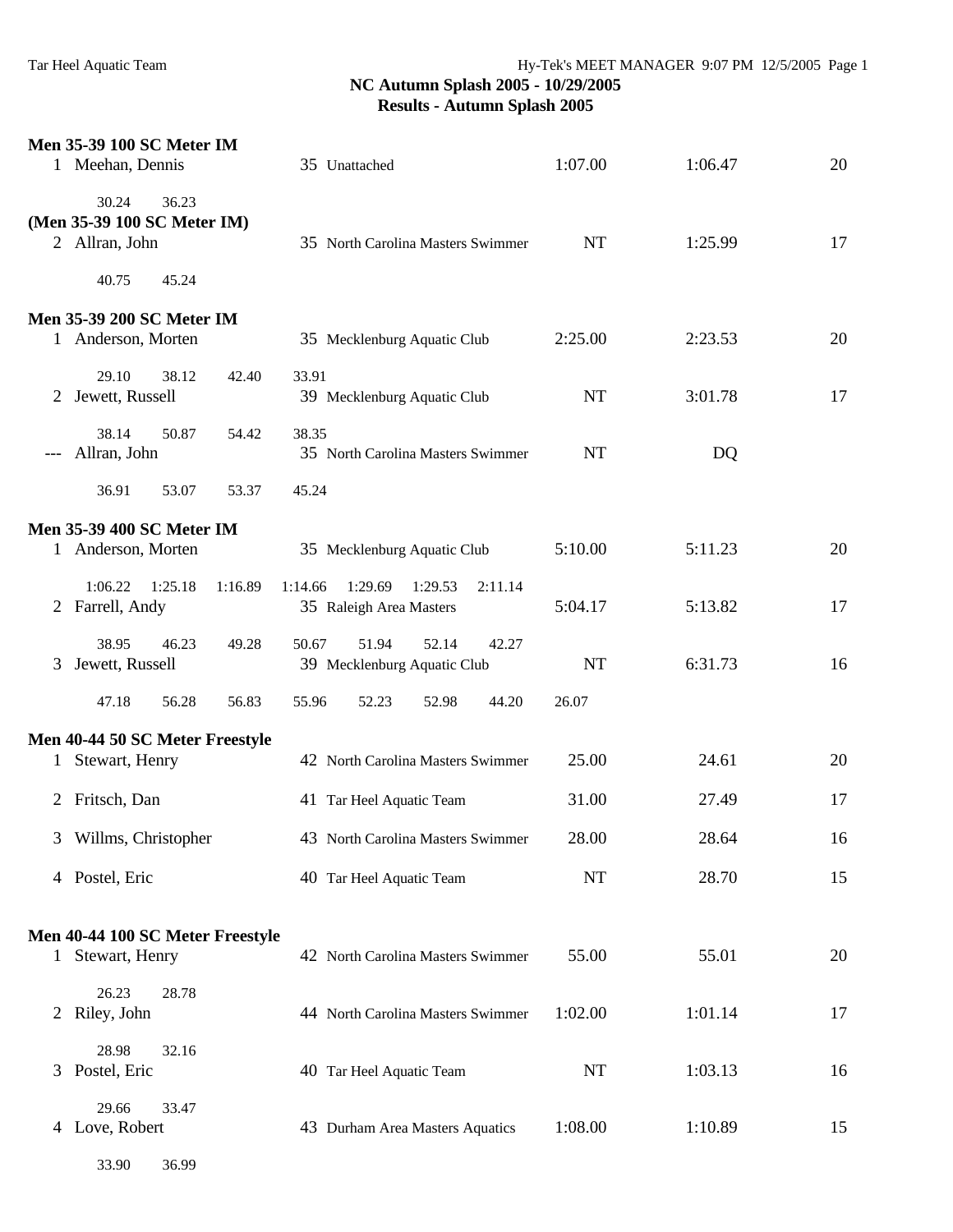|              | Men 40-44 200 SC Meter Freestyle<br>1 Willms, Christopher    | 43 North Carolina Masters Swimmer | <b>NT</b> | 2:29.02 | 20 |
|--------------|--------------------------------------------------------------|-----------------------------------|-----------|---------|----|
|              | 33.85<br>37.08<br>38.57                                      | 39.52                             |           |         |    |
|              | Men 40-44 400 SC Meter Freestyle<br>1 Bacon, David           | 42 Triangle Ymca Rec Aquatics Mas | 5:30.00   | 5:18.77 | 20 |
|              | 33.80<br>37.78<br>40.02                                      | 41.04<br>41.24<br>41.67<br>42.21  | 41.01     |         |    |
|              | Men 40-44 50 SC Meter Backstroke<br>1 Fritsch, Dan           | 41 Tar Heel Aquatic Team          | 34.00     | 32.81   | 20 |
|              | Men 40-44 100 SC Meter Backstroke<br>1 Riley, John           | 44 North Carolina Masters Swimmer | 1:15.00   | 1:12.82 | 20 |
|              | 36.03<br>36.79<br>2 Love, Robert                             | 43 Durham Area Masters Aquatics   | 1:23.00   | 1:23.32 | 17 |
|              | 40.62<br>42.70                                               |                                   |           |         |    |
|              | Men 40-44 50 SC Meter Breaststroke<br>1 Willms, Christopher  | 43 North Carolina Masters Swimmer | 35.00     | 35.26   | 20 |
|              | 2 Fritsch, Dan                                               | 41 Tar Heel Aquatic Team          | 40.00     | 36.34   | 17 |
|              | (Men 40-44 50 SC Meter Breaststroke)<br>3 Postel, Eric       | 40 Tar Heel Aquatic Team          | <b>NT</b> | 36.76   | 16 |
|              | Men 40-44 100 SC Meter Breaststroke<br>1 Willms, Christopher | 43 North Carolina Masters Swimmer | 1:18.00   | 1:19.22 | 20 |
|              | 36.44<br>42.78                                               |                                   |           |         |    |
|              | Men 40-44 50 SC Meter Butterfly<br>1 Stewart, Henry          | 42 North Carolina Masters Swimmer | 27.20     | 27.06   | 20 |
|              | 2 Fritsch, Dan                                               | 41 Tar Heel Aquatic Team          | 33.00     | 28.66   | 17 |
|              | <b>Men 40-44 100 SC Meter IM</b>                             |                                   |           |         |    |
| $\mathbf{1}$ | Stewart, Henry                                               | 42 North Carolina Masters Swimmer | 1:04.00   | 1:04.60 | 20 |
| 2            | 29.50<br>35.10<br>Fritsch, Dan                               | 41 Tar Heel Aquatic Team          | 1:20.00   | 1:09.51 | 17 |
| 3            | 36.81<br>32.70<br>Bacon, David                               | 42 Triangle Ymca Rec Aquatics Mas | 1:11.00   | 1:13.25 | 16 |
|              | 34.28<br>38.97                                               |                                   |           |         |    |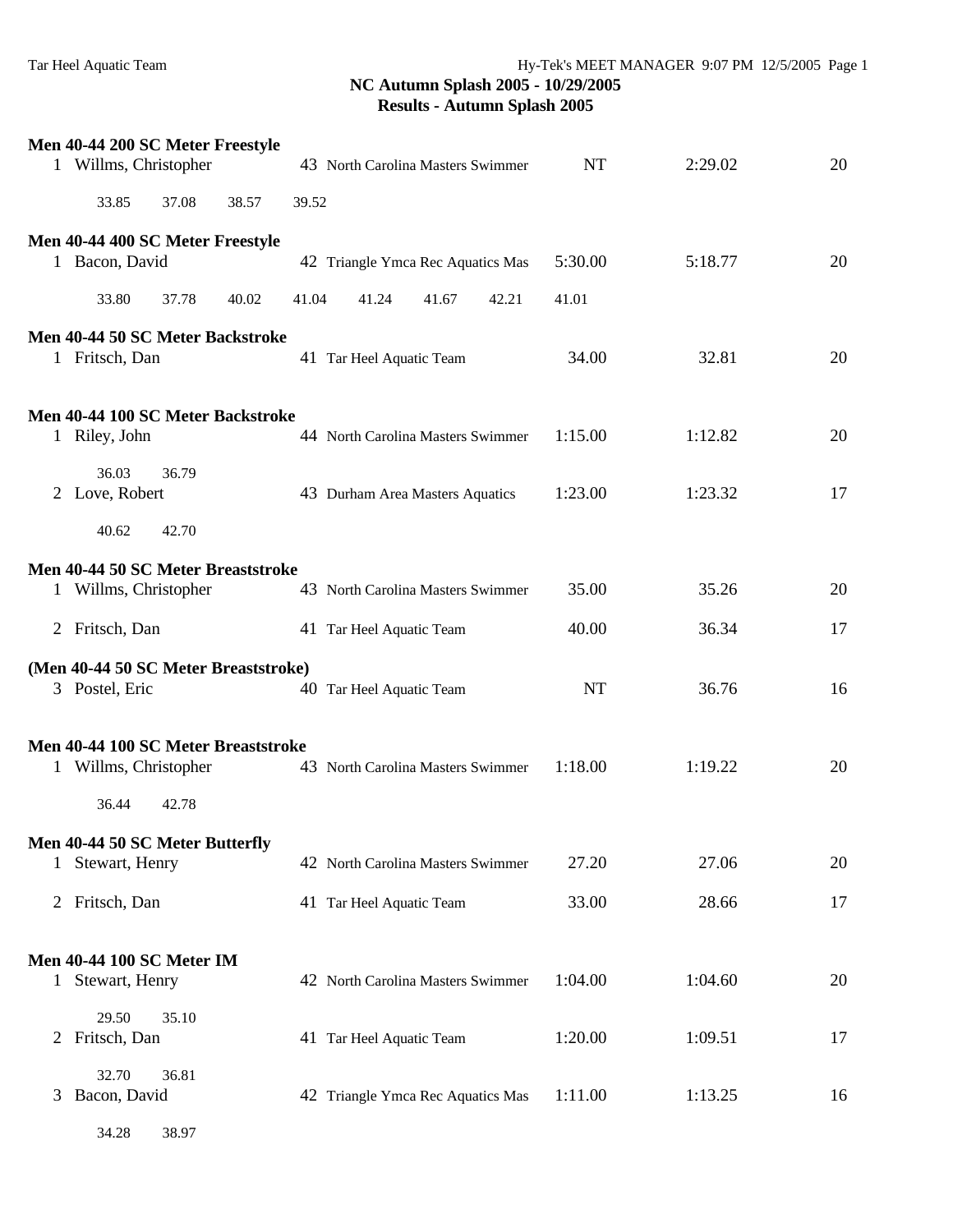|              | <b>Men 40-44 200 SC Meter IM</b>                      |       |                                                                    |                  |         |    |
|--------------|-------------------------------------------------------|-------|--------------------------------------------------------------------|------------------|---------|----|
| $\mathbf{1}$ | Riley, John                                           |       | 44 North Carolina Masters Swimmer                                  | 2:40.00          | 2:35.36 | 20 |
| $2^{\circ}$  | 32.38<br>39.10<br>Love, Robert                        | 48.20 | 35.68<br>43 Durham Area Masters Aquatics                           | 2:50.00          | 2:58.88 | 17 |
|              | 36.91<br>46.60                                        | 52.71 | 42.66                                                              |                  |         |    |
|              | Men 45-49 50 SC Meter Freestyle                       |       |                                                                    |                  |         |    |
|              | 1 Lehman, Fritz                                       |       | 47 North Carolina Masters Swimmer                                  | 26.00            | 25.68   | 20 |
|              | 2 Lechner, Chris                                      |       | 45 North Carolina Masters Swimmer                                  | 25.20            | 26.11   | 17 |
| 3            | Klein, Jonathan                                       |       | 48 Tar Heel Aquatic Team                                           | 27.00            | 26.34   | 16 |
| 4            | Bowser, Walt                                          |       | 45 Asheville Masters Swimming                                      | 30.00            | 26.86   | 15 |
| 5            | Hartley, Larry                                        |       | 45 Asheville Masters Swimming                                      | <b>NT</b>        | 31.13   | 14 |
| 6            | Acheson, Scott                                        |       | 47 James J Harris YMCA Masters                                     | 40.00            | 39.15   | 13 |
|              |                                                       |       |                                                                    |                  |         |    |
|              | Men 45-49 100 SC Meter Freestyle<br>1 Klein, Jonathan |       | 48 Tar Heel Aquatic Team                                           | 59.00            | 57.59   | 20 |
| 2            | 27.97<br>29.62<br>Bowser, Walt                        |       | 45 Asheville Masters Swimming                                      | 1:05.00          | 59.18   | 17 |
| 3            | 28.27<br>30.91<br>Acheson, Scott                      |       | 47 James J Harris YMCA Masters                                     | 1:40.00          | 1:28.10 | 16 |
|              | 46.30<br>41.80                                        |       |                                                                    |                  |         |    |
|              | Men 45-49 200 SC Meter Freestyle                      |       |                                                                    |                  |         |    |
| $\mathbf{1}$ | Siegel, Craig                                         |       | 47 North Carolina Masters Swimmer                                  | 2:28.32          | 2:20.80 | 20 |
|              | 33.55<br>35.55<br>2 Hartley, Larry                    | 36.08 | 35.62<br>45 Asheville Masters Swimming                             | <b>NT</b>        | 2:37.49 | 17 |
|              | 34.74<br>40.05                                        | 42.10 | 40.60                                                              |                  |         |    |
| 3            | Acheson, Scott                                        |       | 47 James J Harris YMCA Masters                                     | 3:40.00          | 3:19.67 | 16 |
|              | 44.56<br>49.39                                        | 54.14 | 51.58                                                              |                  |         |    |
|              | Men 45-49 400 SC Meter Freestyle                      |       |                                                                    |                  |         |    |
| $\mathbf{1}$ | Siegel, Craig                                         |       | 47 North Carolina Masters Swimmer                                  | 5:25.75          | 4:59.06 | 20 |
|              | 35.11<br>37.11<br>Ward, Richard                       | 37.56 | 38.13<br>38.22<br>37.79<br>37.71<br>46 Triad Masters Swimmers      | 37.43<br>NT      | 5:53.17 | 17 |
| 3            | 36.12<br>41.25<br>Acheson, Scott                      | 43.95 | 46.33<br>46.89<br>47.18<br>47.52<br>47 James J Harris YMCA Masters | 43.93<br>8:00.00 | 6:59.03 | 16 |
|              | 45.82<br>48.90                                        | 53.00 | 54.51<br>54.73<br>55.01<br>54.36                                   | 52.70            |         |    |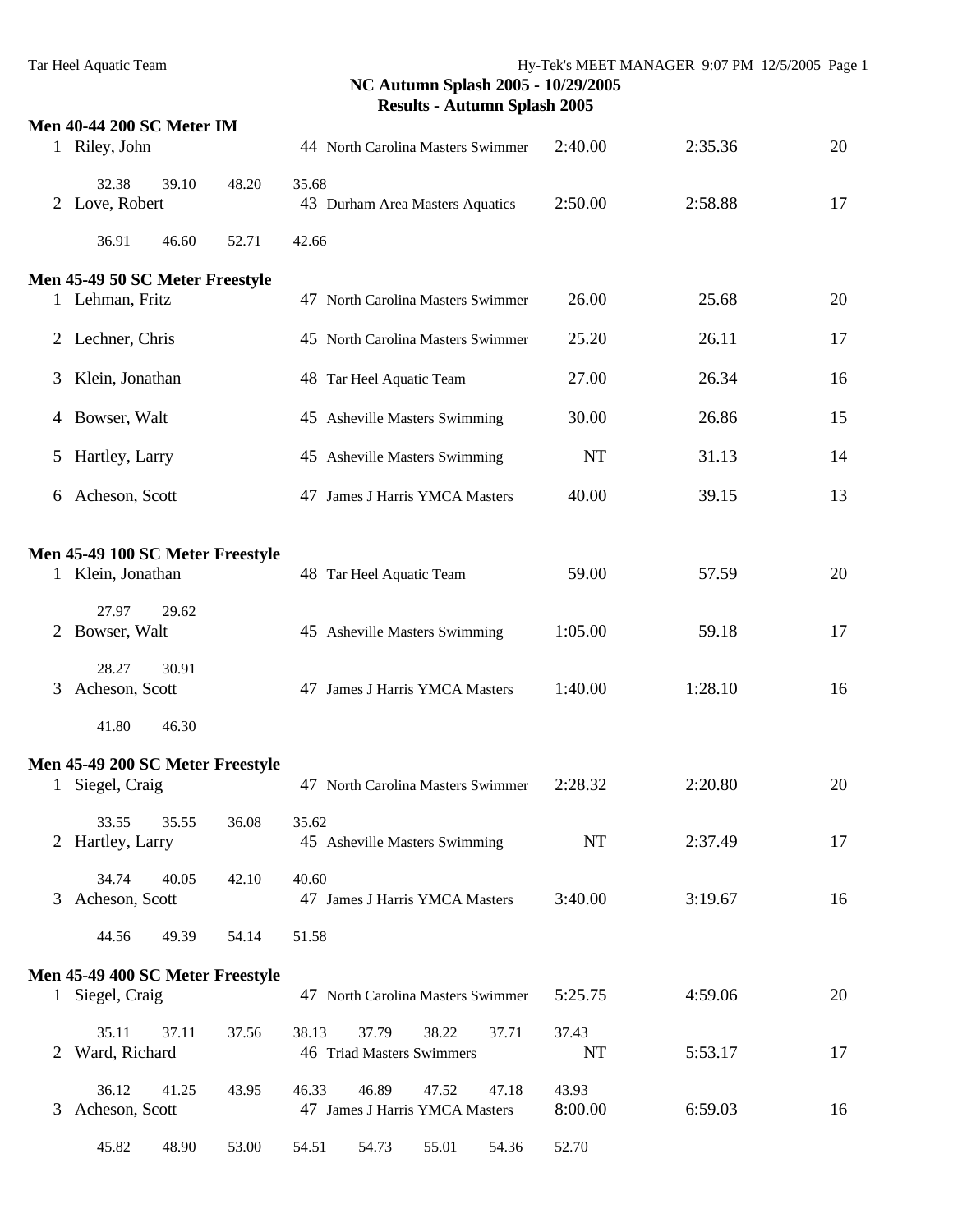|   | (Men 45-49 400 SC Meter Freestyle)                   |       |       |       |                                           |       |       |           |         |    |
|---|------------------------------------------------------|-------|-------|-------|-------------------------------------------|-------|-------|-----------|---------|----|
|   | 4 Narter, Erdem                                      |       |       |       | 49 Triangle Ymca Rec Aquatics Mas         |       |       | 7:00.00   | 7:03.96 | 15 |
|   | 45.37                                                | 48.88 | 52.46 | 53.41 | 53.70                                     | 56.62 | 56.96 | 56.56     |         |    |
|   | Men 45-49 50 SC Meter Backstroke                     |       |       |       |                                           |       |       |           |         |    |
|   | 1 Lehman, Fritz                                      |       |       |       | 47 North Carolina Masters Swimmer         |       |       | 29.00     | 29.70   | 20 |
|   | 2 Doyle, Mark                                        |       |       |       | 46 North Carolina Masters Swimmer         |       |       | 33.00     | 32.12   | 17 |
| 3 | Hartley, Larry                                       |       |       |       | 45 Asheville Masters Swimming             |       |       | <b>NT</b> | 37.48   | 16 |
|   | Men 45-49 200 SC Meter Backstroke                    |       |       |       |                                           |       |       |           |         |    |
|   | 1 Doyle, Mark                                        |       |       |       | 46 North Carolina Masters Swimmer         |       |       | <b>NT</b> | 2:34.57 | 20 |
|   | Men 45-49 50 SC Meter Breaststroke                   |       |       |       |                                           |       |       |           |         |    |
|   | 1 Ward, Richard                                      |       |       |       | 46 Triad Masters Swimmers                 |       |       | NT        | 41.53   | 20 |
|   | 2 Hartley, Larry                                     |       |       |       | 45 Asheville Masters Swimming             |       |       | <b>NT</b> | 42.14   | 17 |
|   |                                                      |       |       |       |                                           |       |       |           |         |    |
|   | Men 45-49 50 SC Meter Butterfly<br>1 Lechner, Chris  |       |       |       | 45 North Carolina Masters Swimmer         |       |       | 27.60     | 28.48   | 20 |
|   | 2 Lehman, Fritz                                      |       |       |       | 47 North Carolina Masters Swimmer         |       |       | 28.30     | 28.95   | 17 |
| 3 | Ward, Richard                                        |       |       |       | 46 Triad Masters Swimmers                 |       |       | <b>NT</b> | 35.68   | 16 |
|   |                                                      |       |       |       |                                           |       |       |           |         |    |
|   | Men 45-49 100 SC Meter Butterfly<br>1 Lechner, Chris |       |       |       | 45 North Carolina Masters Swimmer         |       |       | 1:03.20   | 1:04.04 | 20 |
|   | 29.71<br>2 Siegel, Craig                             | 34.33 |       |       | 47 North Carolina Masters Swimmer 1:15.00 |       |       |           | 1:13.99 | 17 |
|   | 34.86                                                | 39.13 |       |       |                                           |       |       |           |         |    |
|   | Men 45-49 200 SC Meter IM                            |       |       |       |                                           |       |       |           |         |    |
|   | 1 Bowser, Walt                                       |       |       |       | 45 Asheville Masters Swimming             |       |       | 2:45.00   | 2:38.98 | 20 |
|   | 33.28<br>2 Doyle, Mark                               | 44.12 | 46.69 | 34.89 | 46 North Carolina Masters Swimmer         |       |       | 2:50.00   | 2:39.79 | 17 |
|   | 33.75                                                | 39.81 | 50.20 | 36.03 |                                           |       |       |           |         |    |
|   | Men 50-54 50 SC Meter Freestyle                      |       |       |       |                                           |       |       |           |         |    |
|   | 1 Gilchrist, Don                                     |       |       |       | 51 Tar Heel Aquatic Team                  |       |       | 27.50     | 27.89   | 20 |
| 2 | Chapman, Gerry                                       |       |       |       | 54 Triad Masters Swimmers                 |       |       | 35.00     | 29.57   | 17 |
| 3 | McGraw, Dennis                                       |       |       |       | 53 Tar Heel Aquatic Team                  |       |       | 30.00     | 29.83   | 16 |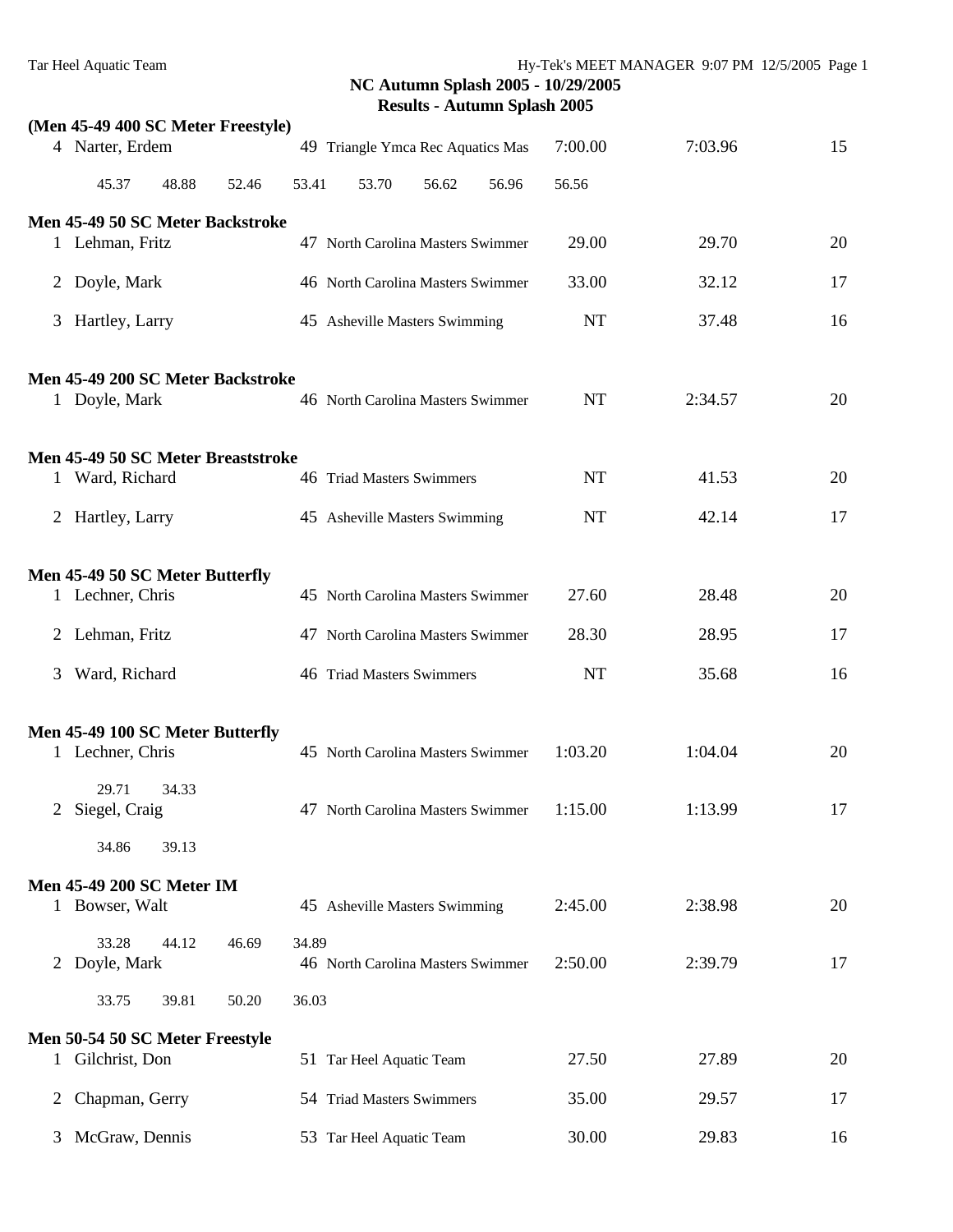|                | Tar Heel Aquatic Team                                |                | NC Autumn Splash 2005 - 10/29/2005  |         | Hy-Tek's MEET MANAGER 9:07 PM 12/5/2005 Page 1 |    |
|----------------|------------------------------------------------------|----------------|-------------------------------------|---------|------------------------------------------------|----|
|                |                                                      |                | <b>Results - Autumn Splash 2005</b> |         |                                                |    |
| 4              | Miller, Richard                                      |                | 51 North Carolina Masters Swimmer   | 32.00   | 29.84                                          | 15 |
| 5              | Gosha, Joe                                           |                | 52 Unattached                       | 34.00   | 31.55                                          | 14 |
| 6              | Sibley, Leonard                                      |                | 51 North Carolina Masters Swimmer   | 35.00   | 32.70                                          | 13 |
| 7              | Smith, Mark                                          |                | 50 Durham Area Masters Aquatics     | 44.00   | 43.21                                          | 12 |
|                |                                                      |                |                                     |         |                                                |    |
|                | Men 50-54 100 SC Meter Freestyle<br>1 Gilchrist, Don |                | 51 Tar Heel Aquatic Team            | 1:00.00 | 1:00.58                                        | 20 |
| 2              | 29.01<br>31.57<br>Miller, Richard                    |                | 51 North Carolina Masters Swimmer   | 1:08.00 | 1:06.62                                        | 17 |
| 3              | 32.05<br>34.57<br>Carrow, Hill                       |                | 50 North Carolina Masters Swimmer   | 1:04.00 | 1:07.09                                        | 16 |
|                | 32.44<br>34.65<br>4 McGraw, Dennis                   |                | 53 Tar Heel Aquatic Team            | 1:07.10 | 1:07.55                                        | 15 |
| 5              | 32.69<br>34.86<br>Chapman, Gerry                     |                | 54 Triad Masters Swimmers           | 1:10.00 | 1:08.48                                        | 14 |
| 6              | 32.14<br>36.34<br>Smith, Mark                        |                | 50 Durham Area Masters Aquatics     | 1:38.00 | 1:47.17                                        | 13 |
|                | 48.02<br>59.15                                       |                |                                     |         |                                                |    |
|                | Men 50-54 200 SC Meter Freestyle                     |                |                                     |         |                                                |    |
|                | 1 McGraw, Dennis                                     |                | 53 Tar Heel Aquatic Team            | 2:32.00 | 2:33.21                                        | 20 |
|                | 36.15<br>39.97<br>2 Miller, Richard                  | 40.15<br>36.94 | 51 North Carolina Masters Swimmer   | 2:38.00 | 2:35.84                                        | 17 |
|                | 35.92<br>39.80                                       | 40.52<br>39.60 |                                     |         |                                                |    |
|                | Men 50-54 400 SC Meter Freestyle                     |                |                                     |         |                                                |    |
|                | 1 Miller, Richard                                    |                | 51 North Carolina Masters Swimmer   | 5:59.00 | 5:36.84                                        | 20 |
|                | 37.84<br>41.99                                       | 42.66<br>43.85 | 43.15<br>42.51<br>43.35             | 41.49   |                                                |    |
|                | Men 50-54 50 SC Meter Backstroke                     |                |                                     |         |                                                |    |
| $\mathbf{1}$   | Sibley, Leonard                                      |                | 51 North Carolina Masters Swimmer   | 40.00   | 40.75                                          | 20 |
| $\overline{2}$ | Gosha, Joe                                           |                | 52 Unattached                       | 41.00   | 41.66                                          | 17 |
|                | Men 50-54 50 SC Meter Breaststroke                   |                |                                     |         |                                                |    |
| $\mathbf{1}$   | Gilchrist, Don                                       |                | 51 Tar Heel Aquatic Team            | 35.00   | 35.45                                          | 20 |
| 2              | Schmitz, Bob                                         |                | 53 Tar Heel Aquatic Team            | 34.00   | 35.56                                          | 17 |
| 3              | Gosha, Joe                                           |                | 52 Unattached                       | 41.00   | 41.33                                          | 16 |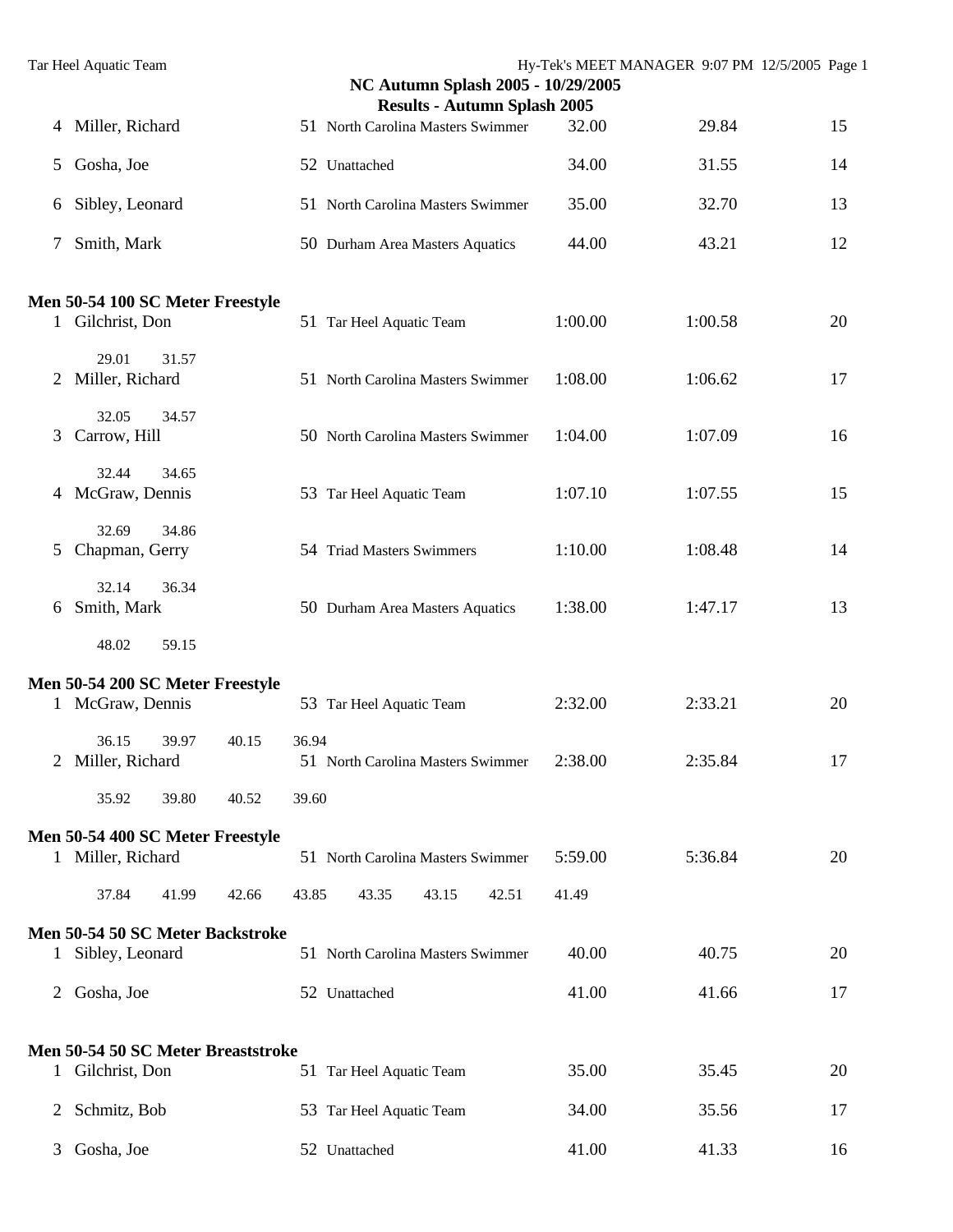|   | 4 Sibley, Leonard                                         | 51 North Carolina Masters Swimmer | 45.00   | 43.12   | 15 |
|---|-----------------------------------------------------------|-----------------------------------|---------|---------|----|
|   | Men 50-54 50 SC Meter Butterfly                           |                                   |         |         |    |
|   | 1 Carrow, Hill                                            | 50 North Carolina Masters Swimmer | 32.00   | 32.16   | 20 |
|   | 2 McGraw, Dennis                                          | 53 Tar Heel Aquatic Team          | 34.00   | 33.19   | 17 |
| 3 | Chapman, Gerry                                            | 54 Triad Masters Swimmers         | 38.00   | 33.94   | 16 |
|   | 4 Sibley, Leonard                                         | 51 North Carolina Masters Swimmer | 40.00   | 36.81   | 15 |
|   | Men 50-54 100 SC Meter Butterfly<br>1 Carrow, Hill        | 50 North Carolina Masters Swimmer | 1:09.00 | 1:14.33 | 20 |
|   | 34.88<br>39.45                                            |                                   |         |         |    |
|   | <b>Men 50-54 100 SC Meter IM</b><br>1 Carrow, Hill        | 50 North Carolina Masters Swimmer | 1:20.00 | 1:17.35 | 20 |
| 2 | 36.63<br>40.72<br>Chapman, Gerry                          | 54 Triad Masters Swimmers         | 1:20.00 | 1:18.81 | 17 |
| 3 | 36.02<br>42.79<br>Miller, Richard                         | 51 North Carolina Masters Swimmer | 1:20.00 | 1:21.98 | 16 |
|   | 38.52<br>43.46<br>4 Sibley, Leonard                       | 51 North Carolina Masters Swimmer | 1:30.00 | 1:26.48 | 15 |
|   | 40.45<br>46.03<br>McGraw, Dennis                          | 53 Tar Heel Aquatic Team          | 1:25.00 | DQ      |    |
|   | 38.08<br>46.22                                            |                                   |         |         |    |
|   | Men 55-59 50 SC Meter Freestyle<br>1 Richelson, Andrew    | 58 Triad Masters Swimmers         | 31.50   | 31.13   | 20 |
|   | Men 55-59 50 SC Meter Backstroke<br>1 Richelson, Andrew   | 58 Triad Masters Swimmers         | 45.00   | 44.42   | 20 |
|   | Men 55-59 50 SC Meter Breaststroke<br>1 Richelson, Andrew | 58 Triad Masters Swimmers         | 45.00   | 42.70   | 20 |
|   | Men 55-59 50 SC Meter Butterfly<br>1 Richelson, Andrew    | 58 Triad Masters Swimmers         | 35.00   | 33.95   | 20 |
|   | Men 60-64 50 SC Meter Freestyle<br>1 Enyart, Jim          | 64 Sandsharks Aquatic Club        | 38.00   | 38.50   | 20 |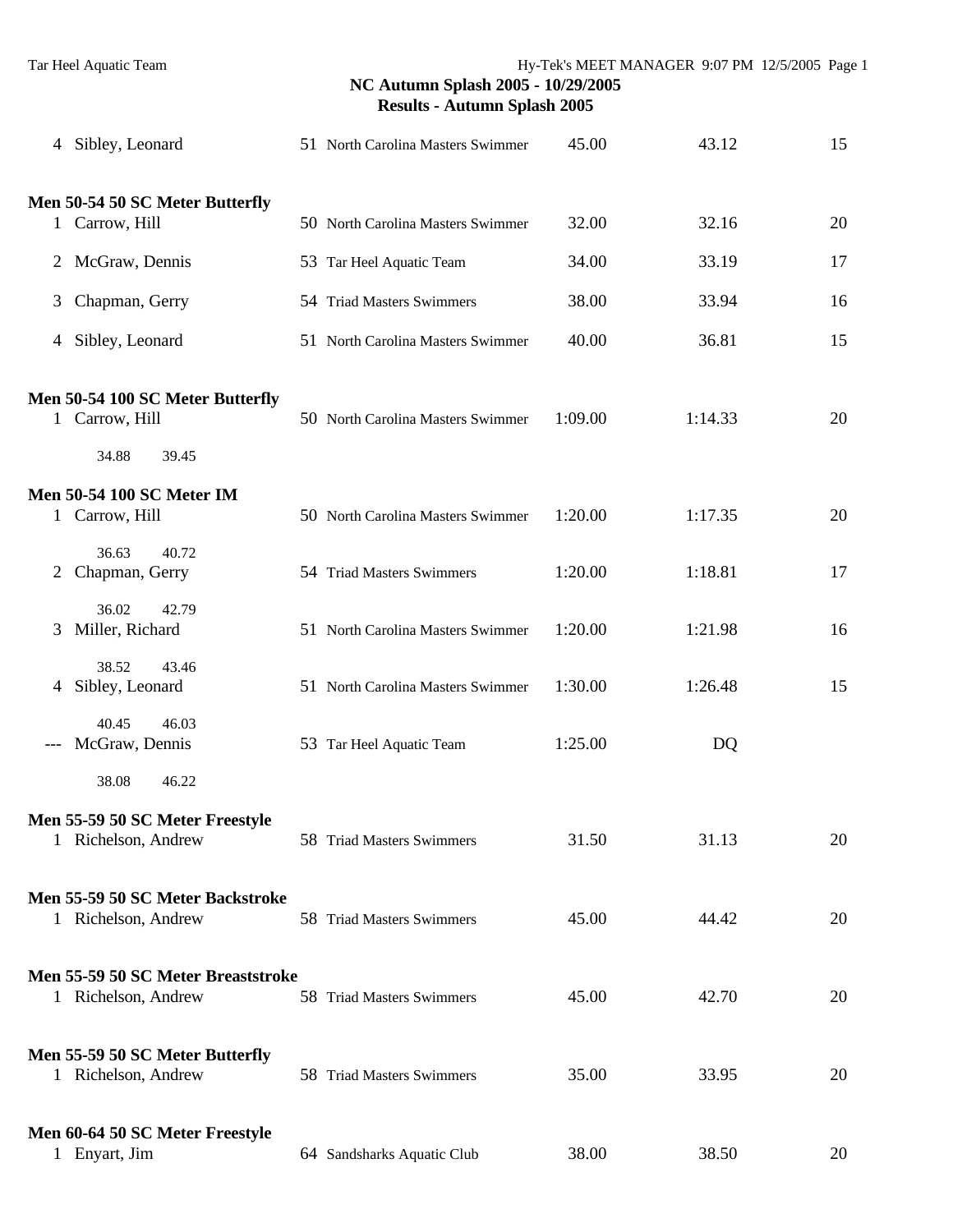| $\mathbf{1}$ | Men 60-64 100 SC Meter Freestyle<br>Enyart, Jim                        | 64 Sandsharks Aquatic Club        | 1:25.00 | 1:27.45 | 20 |
|--------------|------------------------------------------------------------------------|-----------------------------------|---------|---------|----|
|              | 40.34<br>47.11                                                         |                                   |         |         |    |
|              | Men 60-64 200 SC Meter Freestyle<br>1 Enyart, Jim                      | 64 Sandsharks Aquatic Club        | 3:15.00 | 3:16.83 | 20 |
|              | 43.54<br>50.15<br>52.31                                                | 50.83                             |         |         |    |
|              | Men 60-64 400 SC Meter Freestyle<br>1 Enyart, Jim                      | 64 Sandsharks Aquatic Club        | 6:45.00 | 6:47.03 | 20 |
|              | 42.80<br>49.29<br>51.29                                                | 52.50<br>52.94<br>52.88<br>54.21  | 51.12   |         |    |
| $\mathbf{1}$ | Men 60-64 100 SC Meter Backstroke<br>Husson, Bob<br>46.05<br>46.58     | 60 Twin Rivers Y Masters          | 1:40.00 | 1:32.63 | 20 |
|              | Men 60-64 50 SC Meter Breaststroke<br>1 Husson, Bob                    | 60 Twin Rivers Y Masters          | 39.00   | 38.70   | 20 |
|              | Men 60-64 100 SC Meter Breaststroke<br>1 Husson, Bob<br>42.56<br>44.54 | 60 Twin Rivers Y Masters          | 1:24.00 | 1:27.10 | 20 |
| $\mathbf{1}$ | <b>Men 60-64 100 SC Meter IM</b><br>Enyart, Jim                        | 64 Sandsharks Aquatic Club        | 1:58.00 | 1:57.32 | 20 |
|              | 54.71<br>1:02.61                                                       |                                   |         |         |    |
|              | <b>Men 60-64 200 SC Meter IM</b><br>1 Husson, Bob                      | 60 Twin Rivers Y Masters          | 3:10.00 | 3:03.15 | 20 |
|              | 41.12<br>1:40.33<br>41.84                                              |                                   |         |         |    |
|              | <b>Men 60-64 400 SC Meter IM</b><br>1 Husson, Bob                      | 60 Twin Rivers Y Masters          | 6:45.00 | 6:48.01 | 20 |
|              | 31.50<br>35.64<br>40.80                                                | 39.41<br>49.33<br>48.61<br>35.52  | 2:07.20 |         |    |
|              | Men 65-69 50 SC Meter Freestyle<br>1 Clark, Jerry                      | 68 North Carolina Masters Swimmer | 31.00   | 30.04   | 20 |
|              | Men 65-69 100 SC Meter Freestyle<br>1 Clark, Jerry                     | 68 North Carolina Masters Swimmer | 1:12.00 | 1:07.00 | 20 |

32.12 34.88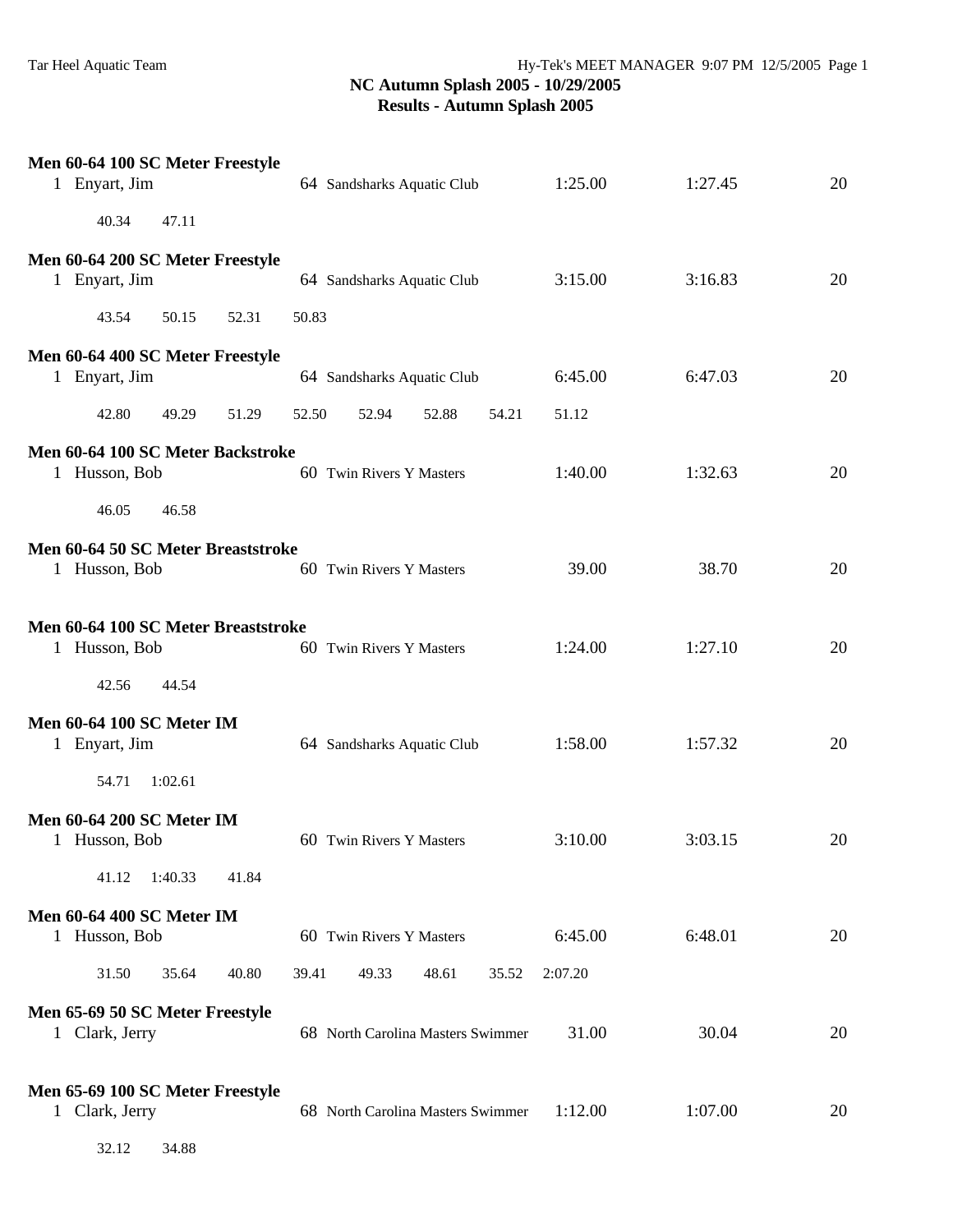| Men 65-69 200 SC Meter Freestyle<br>Simmons, Charles<br>1            | 65 Raleigh Area Masters           | NT        | 3:11.82 | 20 |
|----------------------------------------------------------------------|-----------------------------------|-----------|---------|----|
| 41.82                                                                | 51.93                             |           |         |    |
| Men 65-69 400 SC Meter Freestyle<br>1 Clark, Jerry                   | 68 North Carolina Masters Swimmer | 6:10.00   | 5:49.32 | 20 |
| 41.39<br>45.00<br>45.28                                              | 44.36<br>44.06<br>43.62<br>43.65  | 41.96     |         |    |
| Men 65-69 50 SC Meter Breaststroke<br>1 Clark, Jerry                 | 68 North Carolina Masters Swimmer | 47.00     | 44.04   | 20 |
| Men 65-69 100 SC Meter Breaststroke<br>Simmons, Charles<br>1         | 65 Raleigh Area Masters           | <b>NT</b> | 1:38.52 | 20 |
| 45.50<br>53.02                                                       |                                   |           |         |    |
| Men 65-69 200 SC Meter Butterfly<br>1 Kitchell, Richard              | 65 North Carolina Masters Swimmer | NT        | 2:48.78 | 20 |
| <b>Men 65-69 100 SC Meter IM</b><br>Simmons, Charles<br>$\mathbf{1}$ | 65 Raleigh Area Masters           | <b>NT</b> | 1:31.25 | 20 |
| 42.42<br>48.83                                                       |                                   |           |         |    |
| Men 70-74 50 SC Meter Backstroke<br>1 Mitchell, Clarke               | 73 North Carolina Masters Swimmer | 41.00     | 38.94   | 20 |
| Men 70-74 100 SC Meter Backstroke<br>1 Mitchell, Clarke              | 73 North Carolina Masters Swimmer | 1:32.00   | 1:28.87 | 20 |
| 42.48<br>46.39                                                       |                                   |           |         |    |
| Men 70-74 50 SC Meter Breaststroke<br>1 Kortheuer, John              | 74 North Carolina Masters Swimmer | 41.00     | 40.56   | 20 |
| Men 70-74 200 SC Meter Breaststroke<br>1 Huson, John                 | 71 James J Harris YMCA Masters    | NT        | 4:32.61 | 20 |
| Men 70-74 50 SC Meter Butterfly<br>1 Mitchell, Clarke                | 73 North Carolina Masters Swimmer | 40.00     | 36.89   | 20 |
| Men 70-74 100 SC Meter Butterfly<br>1 Huson, John                    | 71 James J Harris YMCA Masters    | 1:58.20   | 2:04.87 | 20 |
| 55.79<br>1:09.08                                                     |                                   |           |         |    |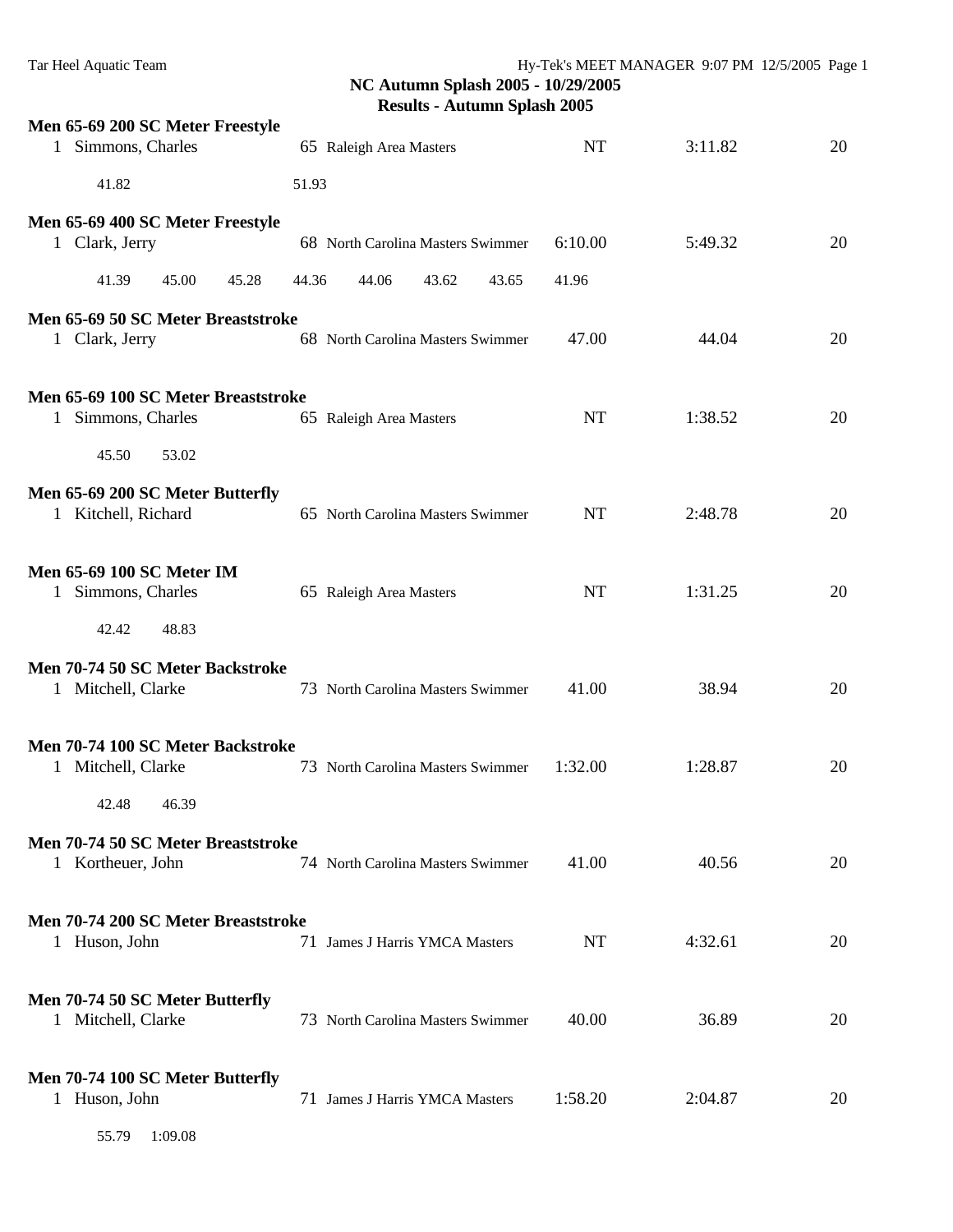|   |                                                                                 |                                                                                     | $\frac{1}{2}$ $\frac{1}{2}$                                     |                        |    |
|---|---------------------------------------------------------------------------------|-------------------------------------------------------------------------------------|-----------------------------------------------------------------|------------------------|----|
|   | Men 80-84 400 SC Meter Freestyle<br>1 Boone, Vester                             | 80 James J Harris YMCA Masters                                                      | 8:37.00                                                         | 8:28.00                | 20 |
|   | 55.27<br>1:04.15<br>1:06.17                                                     | 1:06.96<br>1:04.87<br>1:04.80                                                       | 1:04.73<br>1:01.05                                              |                        |    |
|   |                                                                                 |                                                                                     |                                                                 |                        |    |
|   | Men 80-84 50 SC Meter Breaststroke<br>1 Boone, Vester                           | 80 James J Harris YMCA Masters                                                      | 1:01.00                                                         | 1:00.93                | 20 |
|   | Men 80-84 100 SC Meter Breaststroke<br>1 Boone, Vester                          | 80 James J Harris YMCA Masters                                                      | 2:23.00                                                         | 2:16.54                | 20 |
|   | 1:05.88<br>1:10.66                                                              |                                                                                     |                                                                 |                        |    |
|   | <b>Men 80-84 100 SC Meter IM</b><br>1 Boone, Vester                             | 80 James J Harris YMCA Masters                                                      | 2:24.00                                                         | 2:12.18                | 20 |
|   | 1:08.77<br>1:03.41                                                              |                                                                                     |                                                                 |                        |    |
|   | Men 85-89 50 SC Meter Backstroke<br>1 Holdrege, Fred                            | 88 Raleigh Area Masters                                                             | 1:01.39                                                         | 1:02.88                | 20 |
|   | Men 85-89 200 SC Meter Backstroke                                               |                                                                                     |                                                                 |                        |    |
|   | 1 Holdrege, Fred                                                                | 88 Raleigh Area Masters                                                             | <b>NT</b>                                                       | 5:01.17                | 20 |
|   |                                                                                 |                                                                                     |                                                                 |                        |    |
|   | Mixed 100-119 200 SC Meter Freestyle Relay<br>1 North Carolina Masters Swi      | B                                                                                   | <b>NT</b>                                                       | 2:10.75                | 40 |
|   |                                                                                 |                                                                                     |                                                                 |                        |    |
|   | 1) Ray, Greg 33<br>28.13<br>32.39<br>39.19                                      | 2) Carpenter, Matthew 32<br>31.04                                                   | 3) Carpenter, Jeannine 29                                       | 4) Krueger, Emily 24   |    |
| 2 | North Carolina Masters Swi                                                      | $\mathsf{C}$                                                                        | <b>NT</b>                                                       | 2:12.67                | 34 |
|   | 1) Thomason, Rebecca 23<br>33.48<br>32.57<br>38.30                              | 2) Lewis, Jennifer 25<br>28.32                                                      | 3) Allen, Lindsay 28                                            | 4) Gainer, Tommy 29    |    |
|   | Mixed 100-119 800 SC Meter Freestyle Relay                                      |                                                                                     |                                                                 |                        |    |
|   | 1 Durham Area Masters Aquati                                                    | A                                                                                   | <b>NT</b>                                                       | 10:27.23               | 40 |
|   | 1) Parr, Derek 31<br>31.42<br>1:07.91<br>1:45.71<br>31.60<br>1:08.28<br>1:46.13 | 2) Krasnozon, Amie 25<br>38.16<br>2:22.49<br>1:21.05<br>2:25.01<br>36.42<br>1:18.73 | 3) Illing, Lucas 32<br>2:05.40<br>2:50.12<br>2:04.67<br>2:49.61 | 4) Newton, Danielle 27 |    |
|   | Mixed 100-119 200 SC Meter Medley Relay                                         |                                                                                     |                                                                 |                        |    |
|   | 1 Durham Area Masters Aquati                                                    | B                                                                                   | <b>NT</b>                                                       | 2:36.04                | 40 |
|   | 1) Sousa, Greg 36<br>45.45<br>38.76<br>39.28                                    | 2) Newton, Danielle 27<br>32.55                                                     | 3) Murphy, Jimmy 30                                             | 4) Krasnozon, Amie 25  |    |
|   | North Carolina Masters Swi                                                      | $\mathbf C$                                                                         | <b>NT</b>                                                       | 2:36.92                | 34 |
|   | 1) Carpenter, Jeannine 29<br>52.90<br>37.20<br>35.76                            | 2) Allen, Lindsay 28<br>31.06                                                       | 3) Thomason, Rebecca 23                                         | 4) Lewis, Jennifer 25  |    |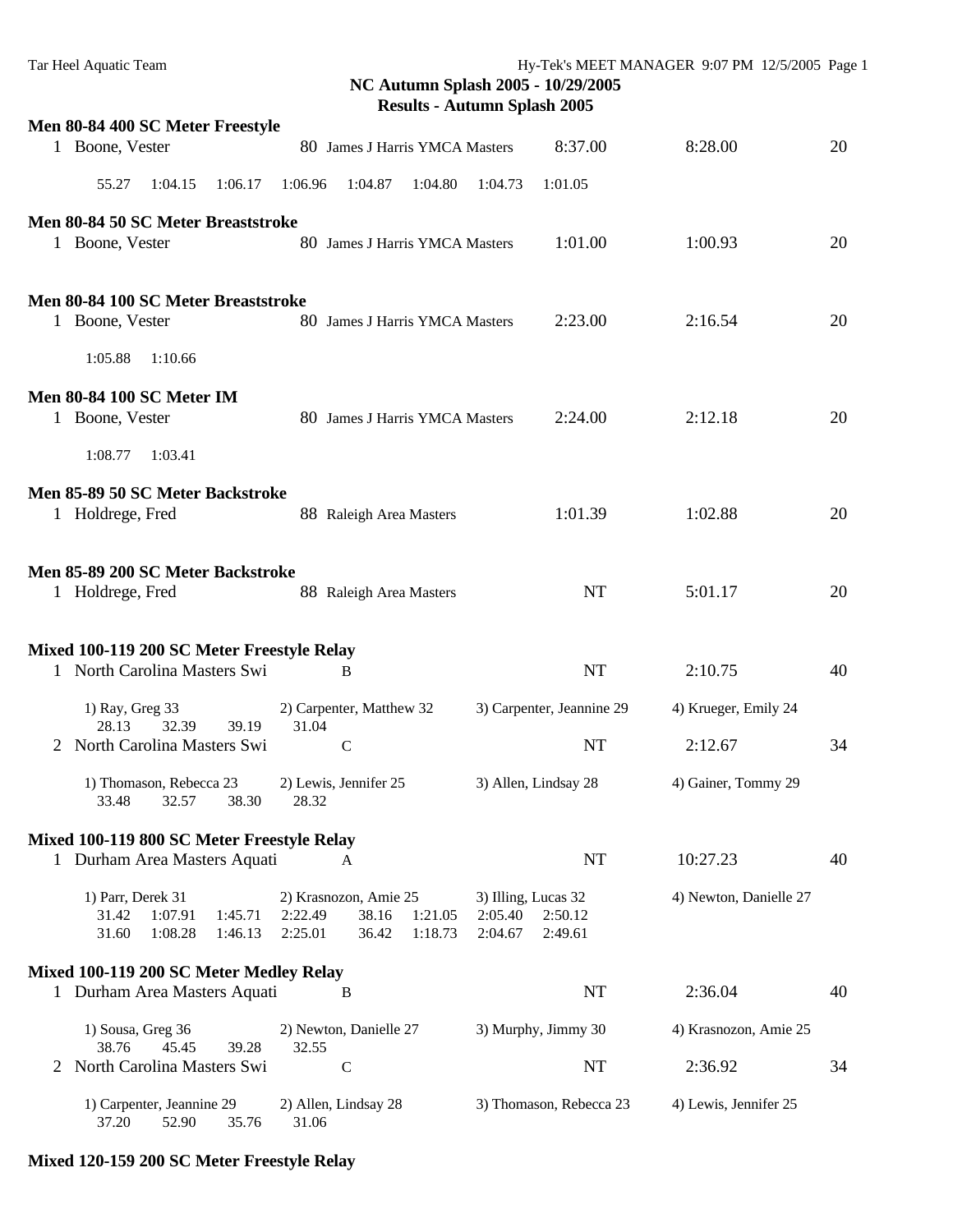|               |                                                                     |                                                     | $x_0$ $\ldots$ $x_n$ $\ldots$ $x_n$ $\ldots$ $x_n$ |                                 |    |
|---------------|---------------------------------------------------------------------|-----------------------------------------------------|----------------------------------------------------|---------------------------------|----|
|               | 1 Durham Area Masters Aquati                                        | B                                                   | NT                                                 | 1:55.08                         | 40 |
|               | 1) Barker, GW 28<br>28.99<br>28.88<br>29.24                         | 2) Sousa, Greg 36<br>27.97                          | 3) McElwee, Matt 29                                | 4) Parr, Derek 31               |    |
|               | 2 Durham Area Masters Aquati                                        | A                                                   | <b>NT</b>                                          | 1:58.97                         | 34 |
|               | 1) Murphy, Jimmy 30<br>31.37<br>31.40<br>31.07                      | 2) Baker, Brooke 25<br>25.13                        | 3) Parr, Alicia 35                                 | 4) Tvermoes, Nicolai 35         |    |
|               | 3 Tar Heel Aquatic Team                                             | B                                                   | <b>NT</b>                                          | 2:00.53                         | 32 |
|               | 1) White, Kirk 36<br>4 Tar Heel Aquatic Team                        | 2) McGraw, Dennis 53<br>$\mathsf{C}$                | 3) Fritsch, Dan 41<br>NT                           | 4) Porco, Filippo 28<br>2:01.76 | 30 |
|               | 1) Nowak, Elizabeth 42<br>31.68<br>30.75<br>29.63                   | 2) Nagle, Cynthia 27<br>29.70                       | 3) Lindroos, Pamela 39                             | 4) Teplitsky, Liane 29          |    |
| 5             | <b>Triad Masters Swimmers</b>                                       | A                                                   | NT                                                 | 2:02.55                         | 28 |
|               | 1) Chapman, Gerry 54 2) Ward, Richard 46<br>33.13<br>31.78<br>30.02 | 27.62                                               | 3) Richelson, Andrew 58                            | 4) Medendorp, Mark 28           |    |
| 6             | Triangle Ymca Rec Aquatics                                          | A                                                   | NT                                                 | 2:06.36                         | 26 |
|               | 1) Parker, Ben 24<br>31.57<br>33.74<br>33.10                        | 2) Barrell, Sharon 44<br>27.95                      | 3) Schuettpelz, Jan 29                             | 4) Bacon, David 42              |    |
|               | Mixed 120-159 200 SC Meter Medley Relay                             |                                                     |                                                    |                                 |    |
|               | 1 Durham Area Masters Aquati                                        | $\mathbf{A}$                                        | <b>NT</b>                                          | 2:11.23                         | 40 |
|               | 1) Baker, Brooke 25<br>35.28<br>36.41<br>28.10                      | 2) Parr, Derek 31<br>31.44                          | 3) Tvermoes, Nicolai 35                            | 4) Parr, Alicia 35              |    |
|               | 2 North Carolina Masters Swi                                        | D                                                   | <b>NT</b>                                          | 2:14.95                         | 34 |
|               | 1) Riley, John 44<br>40.94<br>27.48<br>32.45                        | 2) Tandlmayer, Missy 29<br>34.08                    | 3) Medendorp, Mark 28                              | 4) Amweg, Meri 26               |    |
| 3             | Tar Heel Aquatic Team                                               | $\mathbf C$                                         | <b>NT</b>                                          | 2:16.04                         | 32 |
|               | 1) Nowak, Elizabeth 42<br>31.92 29.35<br>36.13 38.64                | 2) Nagle, Cynthia 27                                | 3) Lindroos, Pamela 39                             | 4) Teplitsky, Liane 29          |    |
|               | Tar Heel Aquatic Team                                               | B                                                   | <b>NT</b>                                          | 2:16.44                         | 30 |
|               | 1) Porco, Filippo 28<br>35.50<br>42.65<br>28.40                     | 2) Postel, Eric 40<br>29.89                         | 3) White, Kirk 36                                  | 4) McGraw, Dennis 53            |    |
| $\mathcal{F}$ | Triangle Ymca Rec Aquatics                                          | A                                                   | <b>NT</b>                                          | 2:30.04                         | 28 |
|               | 1) Barrell, Sharon 44<br>40.75<br>47.47<br>30.86                    | 2) Schuettpelz, Jan 29<br>30.96                     | 3) Bacon, David 42                                 | 4) Parker, Ben 24               |    |
|               | Mixed 120-159 400 SC Meter Medley exhibition Relay                  |                                                     |                                                    |                                 |    |
|               | 1 North Carolina Masters Swi                                        | A                                                   | NT                                                 | 4:25.25                         |    |
|               | 1) Klein, Jonathan 48<br>31.00<br>1:05.43<br>33.81                  | 2) Dimsdale, Todd 48<br>1:11.25<br>31.80<br>1:07.97 | 3) Gilchrist, Don 51<br>15.44<br>1:00.60           | 4) Schmitz, Bob 53              |    |
|               | Mixed 160-199 200 SC Meter Freestyle Relay                          |                                                     |                                                    |                                 |    |
|               | 1 North Carolina Masters Swi                                        | A                                                   | NT                                                 | 1:54.07                         | 40 |
|               | 1) Siegel, Craig 47                                                 | 2) Doyle, Mark 46                                   | 3) Willms, Christopher 43                          | 4) Carrow, Hill 50              |    |